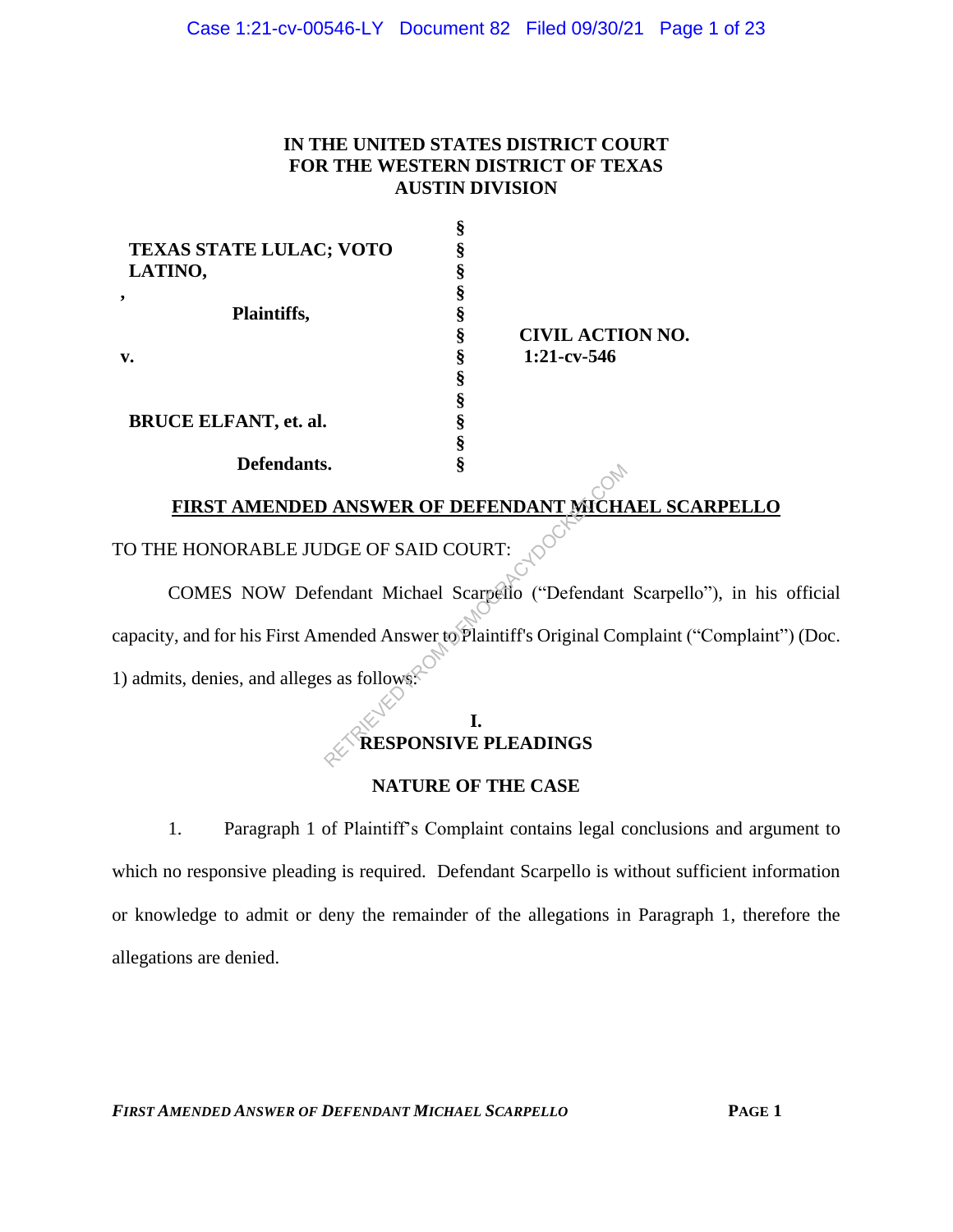## Case 1:21-cv-00546-LY Document 82 Filed 09/30/21 Page 2 of 23

2. The allegations in Paragraph 2 are vague and general. Defendant Scarpello is without sufficient information or knowledge to admit or deny the allegations in Paragraph 2, therefore the allegations are denied.

3. As to the factual allegations included in Paragraph 3 regarding "young" and "minority" voters, due to the vagueness of these allegations, Defendant Scarpello is without sufficient information or knowledge to admit or deny same, therefore the allegations are denied. Defendant Scarpello is without sufficient information or knowledge to admit or deny the remaining allegations in Paragraph 3, therefore the allegations are denied.

4. Defendant Scarpello admits that former president Donald Trump was defeated. Defendant Scarpello admits that the Texas Legislature introduced bills relating to elections and voting in the most recent legislative session. Those bills speak for themselves. Defendant Scarpello is without sufficient information or knowledge to admit or deny the remainder of the allegations in Paragraph 4, therefore the allegations are denied. Example 10 admits that former president to<br>that the Texas Legislature introduced b<br>legislative session. Those bills speak<br>ent information or knowledge to admit of<br>herefore the allegations are denied.<br>contain legal conclusi

5. Paragraph 5 contain legal conclusions and argument to which no responsive pleading is required. To the extent a response is required, Defendant Scarpello states that the statutes and bills passed speak for themselves. Defendant Scarpello is without sufficient information or knowledge to admit or deny the remainder of the allegations in Paragraph 5, therefore the allegations are denied.

6. Defendant Scarpello admits that the lawsuit challenges Senate Bill 1111. Paragraph 6 also contains legal conclusions and argument to which no responsive pleading is required. Defendant Scarpello is without sufficient information or knowledge to admit or deny the remainder of the allegations in Paragraph 6, therefore the allegations are denied.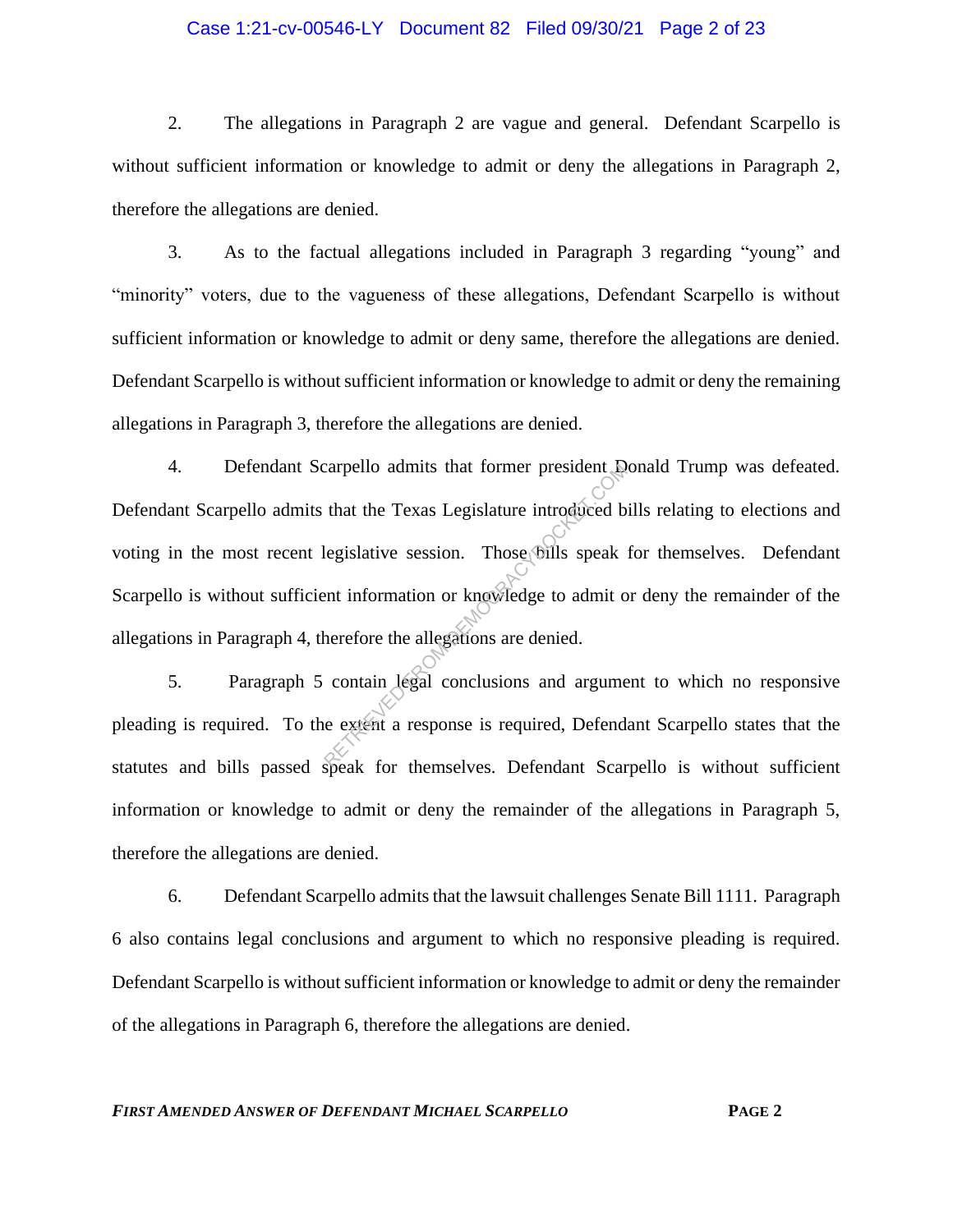## Case 1:21-cv-00546-LY Document 82 Filed 09/30/21 Page 3 of 23

7. Paragraph 7 contains legal conclusions and argument to which no responsive pleading is required. To the extent a response is required, Defendant Scarpello states that SB1111 speaks for itself. Otherwise, Defendant Scarpello is without sufficient information or knowledge to admit or deny the allegations in Paragraph 7, therefore, the allegations are denied.

8. Paragraph 8 of Plaintiff's Complaint contains legal conclusions and argument to which no responsive pleading is required. As to the remainder of the allegations, Defendant Scarpello is without sufficient information or knowledge to admit or deny same, therefore the allegations are denied.

9. Paragraph 9 contains legal conclusions and argument to which no responsive pleading is required. Defendant Scarpello is without sufficient information or knowledge to admit or deny the allegations in Paragraph 9, therefore the allegations are denied.

10. Defendant Scarpello admits that Plaintiffs are involved in voter registration. Defendant Scarpello is without sufficient information or knowledge to admit or deny the allegations in Paragraph 10, therefore the allegations are denied. contains legal conclusions and argume<br>dant Scarpello is without sufficient inform<br>ragraph 9, therefore the allegations are de<br>carpello admits that Plaintiffs are inverse allegations or knowle<br>therefore the allegations are

11. Paragraph 11 of Plaintiff's Complaint contains legal conclusions and argument to which no responsive pleading is required. Defendant Scarpello denies that he has violated any state or federal laws or the U.S. Constitution. As to the remainder of the allegations, Defendant Scarpello is without sufficient information or knowledge to admit or deny same, therefore the allegations are denied.

12. Paragraph 12 contains factual allegations to which a responsive pleading is not required. To the extent a response is required, Defendant Scarpello admits that Plaintiffs' Complaint alleges violations of the First, Fourteenth, and Twenty-Sixth Amendments to the U.S.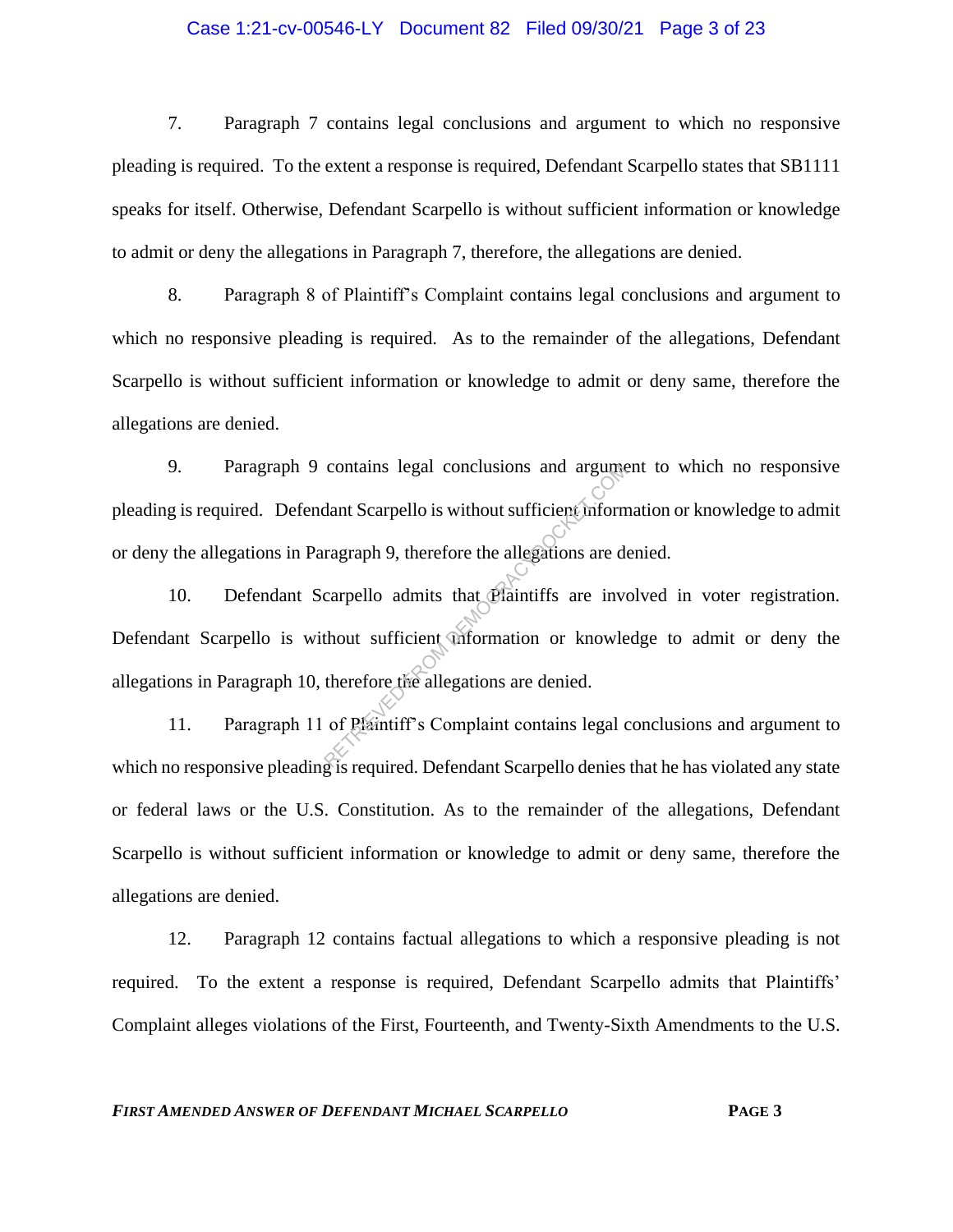## Case 1:21-cv-00546-LY Document 82 Filed 09/30/21 Page 4 of 23

Constitution; otherwise, Defendant is without sufficient information or knowledge to admit or deny the allegations in Paragraph 12, therefore, the allegations are denied.

#### **JURISDICTION AND VENUE**

13. Paragraph 13 contains factual allegations to which a responsive pleading is not required. To the extent a response is required, Defendant Scarpello admits that Plaintiff brought suit under 42 U.S.C. §§ 1983 and 1988. Defendant Scarpello is without sufficient information or knowledge to admit or deny the remainder of the allegations, therefore the allegations are denied.

14. Defendant Scarpello admits Paragraph 14. Defendant Scarpello, however, denies that there has been any constitutional violation.

15. Defendant Scarpello admits that the court has personal jurisdiction over him and he is sued in his official capacity as Dallas County Elections Administrator. Defendant Scarpello is without sufficient information or knowledge to admit or deny the remainder of the allegations in Paragraph 15, therefore the allegations are denied. Example 1 at the court has personal<br>ty as Dallas County Elections Administr<br>on or knowledge to admit or deny the ren<br>allegations are demed.<br>carpello admits that venue is proper. De<br>of the events that give rise to Plaintiff

16. Defendant Scarpello admits that venue is proper. Defendant Scarpello, however, denies that a substantial part of the events that give rise to Plaintiffs' claims against him occurred and will occur in this district.

17. Paragraph 17 contains factual allegations and legal conclusions to which a responsive pleading is not required. To the extent a response is required, Defendant Scarpello states that the statutes and FRCP speak for themselves.

#### **PARTIES**

18. Defendant Scarpello admits that Plaintiff LULAC is involved in civil rights activities. Defendant Scarpello is without sufficient information or knowledge to admit or deny the remainder of the allegations in Paragraph 18, therefore the allegations are denied.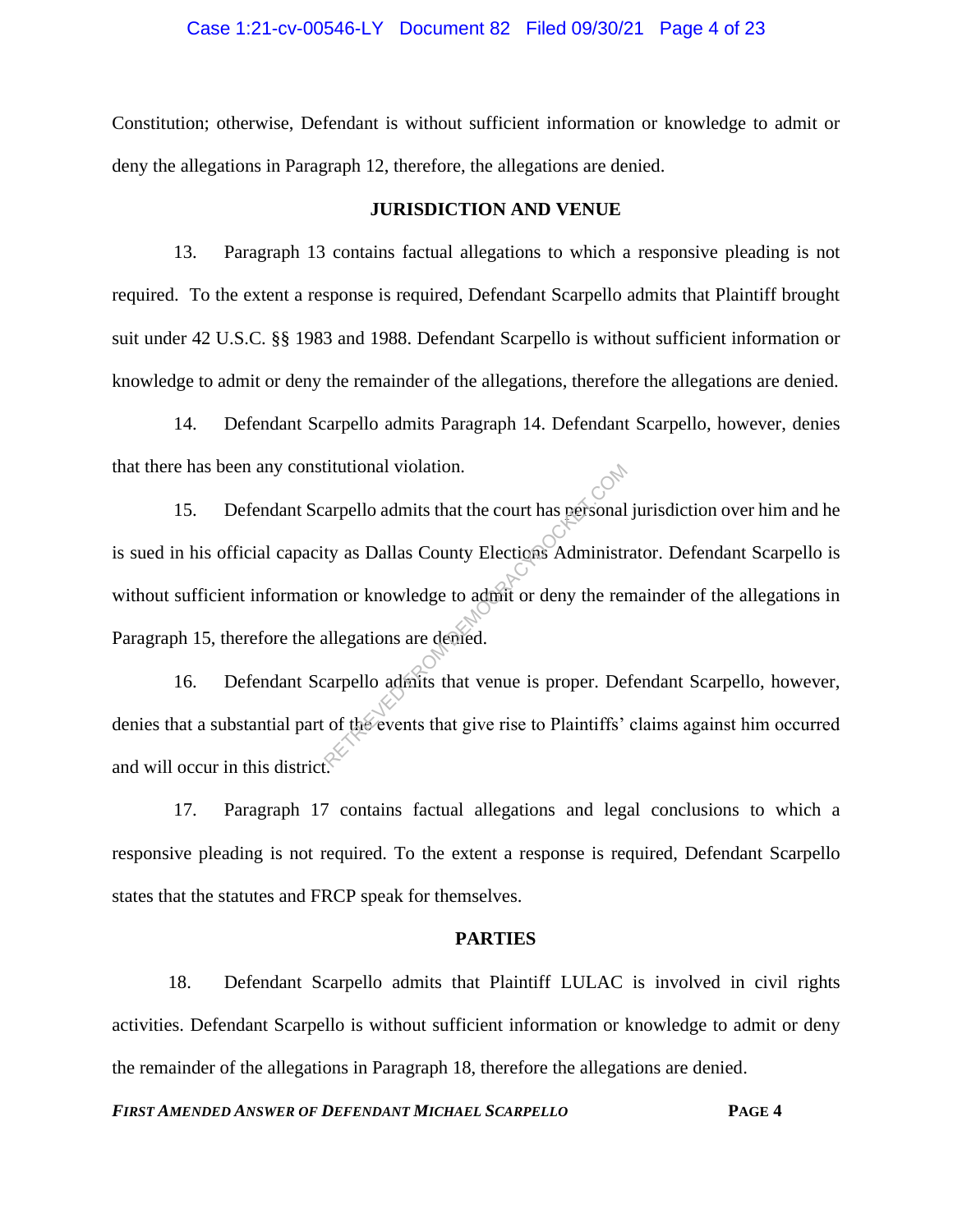## Case 1:21-cv-00546-LY Document 82 Filed 09/30/21 Page 5 of 23

19. Defendant Scarpello admits that Plaintiff LULAC is involved in voter registration activities. Defendant Scarpello is without sufficient information or knowledge to admit or deny the remainder of the allegations in Paragraph 19, therefore the allegations are denied.

20. Defendant Scarpello admits that Plaintiff Voto Latino is involved in voter registration activities. Defendant Scarpello is without sufficient information or knowledge to admit or deny the remainder of the allegations in Paragraph 20, therefore the allegations are denied.

21. Defendant Scarpello is without sufficient information or knowledge to admit or deny the allegations in Paragraph 21, therefore the allegations are denied.

22. Paragraph 22 is not directed at Defendant Scarpello and Defendant Scarpello is not required to respond. To the extent any response is required, Defendant Scarpello is without sufficient information or knowledge to admit or deny the allegations in Paragraph 22, therefore the allegations are denied. Is not directed at Defendant Scarpello and<br>e extent any response is required. Defe<br>owledge to admit or deny the allegation<br>is not directed at Defendant Scarpello and<br>e extent any response is required. Defe<br>owledge to admit

23. Paragraph 23 is not directed at Defendant Scarpello and Defendant Scarpello is not required to respond. To the extent any response is required, Defendant Scarpello is without sufficient information or knowledge to admit or deny the allegations in Paragraph 23, therefore the allegations are denied.

24. Paragraph 24 is not directed at Defendant Scarpello and Defendant Scarpello is not required to respond. To the extent any response is required, Defendant Scarpello is without sufficient information or knowledge to admit or deny the allegations in Paragraph 24, therefore the allegations are denied.

25. Paragraph 25 is not directed at Defendant Scarpello and Defendant Scarpello is not required to respond. To the extent any response is required, Defendant Scarpello is without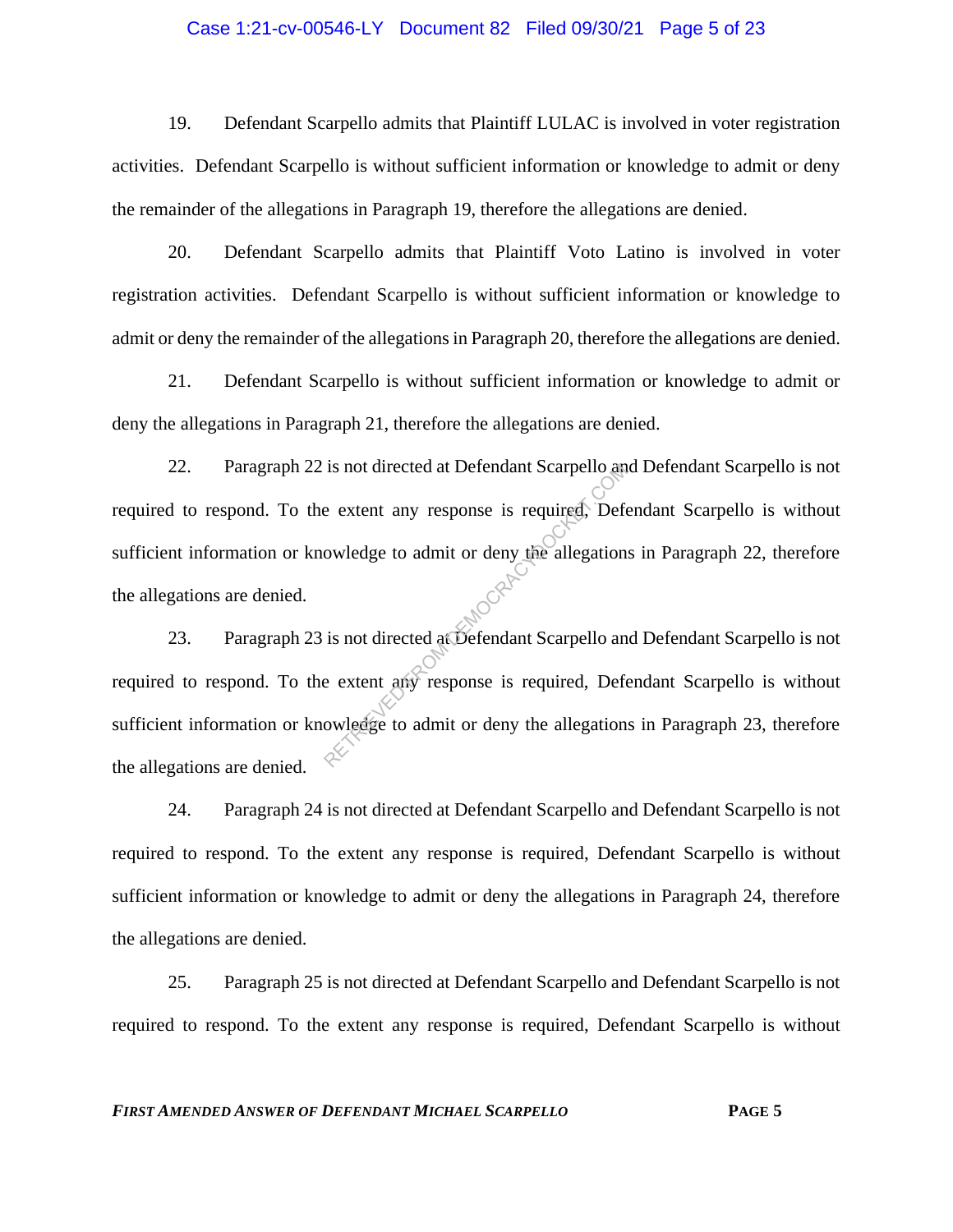#### Case 1:21-cv-00546-LY Document 82 Filed 09/30/21 Page 6 of 23

sufficient information or knowledge to admit or deny the allegations in Paragraph 25, therefore the allegations are denied.

26. Defendant Scarpello admits that he is sued in his official capacity as the Dallas County Elections Administrator and that he serves as the voter registrar for Dallas County. Defendant Scarpello denies that SB1111 has been implemented as of the filing of this answer or that he has implemented SB1111 as of the filing of this answer.

27. Paragraph 27 is not directed at Defendant Scarpello and Defendant Scarpello is not required to respond. To the extent any response is required, Defendant Scarpello is without sufficient information or knowledge to admit or deny the allegations in Paragraph 27, therefore the allegations are denied.

# **STATEMENT OF FACTS AND LAW**

28. Defendant Scarpello admits that voting is a fundamental right, that the midterm election in 2018 and presidential election in 2020 resulted in the State's highest voter turnout in decades, and the election took place during COVID-19 pandemic. Defendant Scarpello is without sufficient information or knowledge to admit or deny the remainder of the allegations in Paragraph 28, therefore the allegations are denied. owledge to admit or deny the allegation<br>
STATEMENT OF FACTS AND LA<br>
carpello admits that yofing is a fundame<br>
ential election in 2020 resulted in the Sta<br>
ok place during COVID-19 pandemic. De<br>
wledge to admit or deny the

29. Defendant Scarpello admits that there have been demographic shifts in Texas. Defendant Scarpello is without sufficient information or knowledge to admit or deny the remainder of the allegations in Paragraph 29, therefore the allegations are denied.

30. Defendant Scarpello admits that Greg Abbot is the Republican governor of Texas and that people are moving to Texas from other states. Defendant Scarpello is without sufficient information or knowledge to admit or deny the remainder of the allegations in Paragraph 30, therefore the allegations are denied.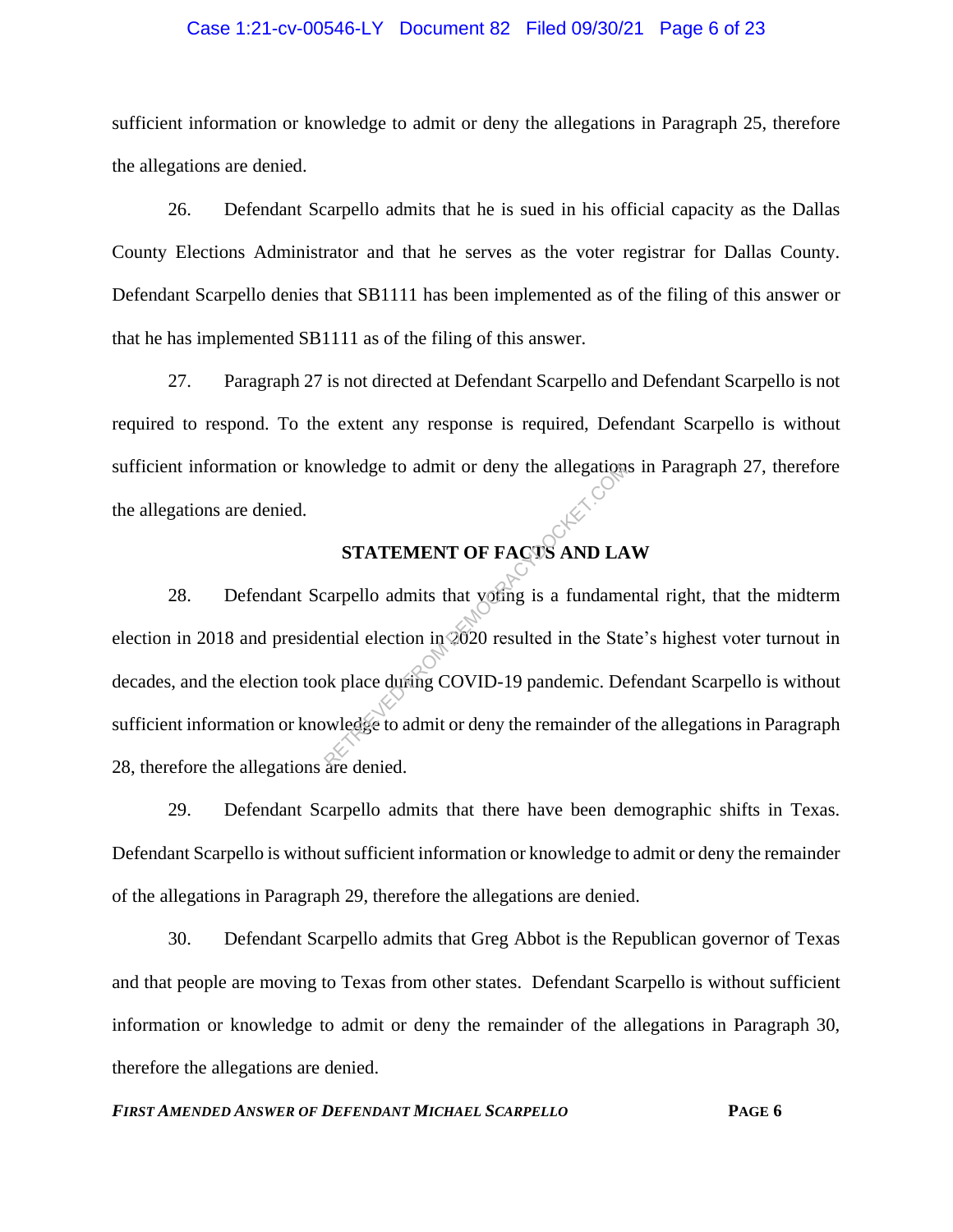## Case 1:21-cv-00546-LY Document 82 Filed 09/30/21 Page 7 of 23

31. Defendant Scarpello admits that Greg Abbot is governor of Texas. Defendant Scarpello is without sufficient information or knowledge to admit or deny the remainder of the allegations in Paragraph 31, therefore the allegations are denied.

32. Defendant Scarpello admits that new Texans are settling in Texas, including the Dallas-Fort Worth Metroplex. Defendant Scarpello is without sufficient information or knowledge to admit or deny the remainder of the allegations in Paragraph 32, therefore the allegations are denied.

33. Defendant Scarpello admits that, in 2018, Texas saw its highest voter turnout for a midterm election in over two decades and there were democratic candidates who defeated republican incumbents. Defendant Scarpello is without sufficient information or knowledge to admit or deny the remainder of the allegations in Paragraph 33, therefore the allegations are denied.

34. Defendant Scarpello admits that voter turnout increased in the 2020 general election. As to the factual allegations included in paragraph regarding "minority" and "urban," voters, due to the vagueness of these allegations, Defendant Scarpello is without sufficient information or knowledge to admit or deny same, therefore the allegations are denied. Defendant Scarpello is without sufficient information or knowledge to admit or deny the remainder of the allegations in Paragraph 34, therefore the allegations are denied. wo decades and there were democration<br>
endant Scarpello is without sufficient in<br>
of the allegations in Paragraph 33, therefore<br>
carpello admits that woter turnout increases<br>
allegations included in paragraph regard<br>
such

35. Defendant Scarpello admits that the Texas Legislature passed SB1111 and attempted to pass other voting/election legislation. That legislation, including SB 1111, speaks for itself. Defendant Scarpello is without sufficient information or knowledge to admit or deny the remainder of the allegations in Paragraph 35, therefore the allegations are denied.

36. Paragraph 36 contains legal conclusions to which no responsive pleading is required and legal arguments on the interpretation of SB1111, which speaks for itself. To the extent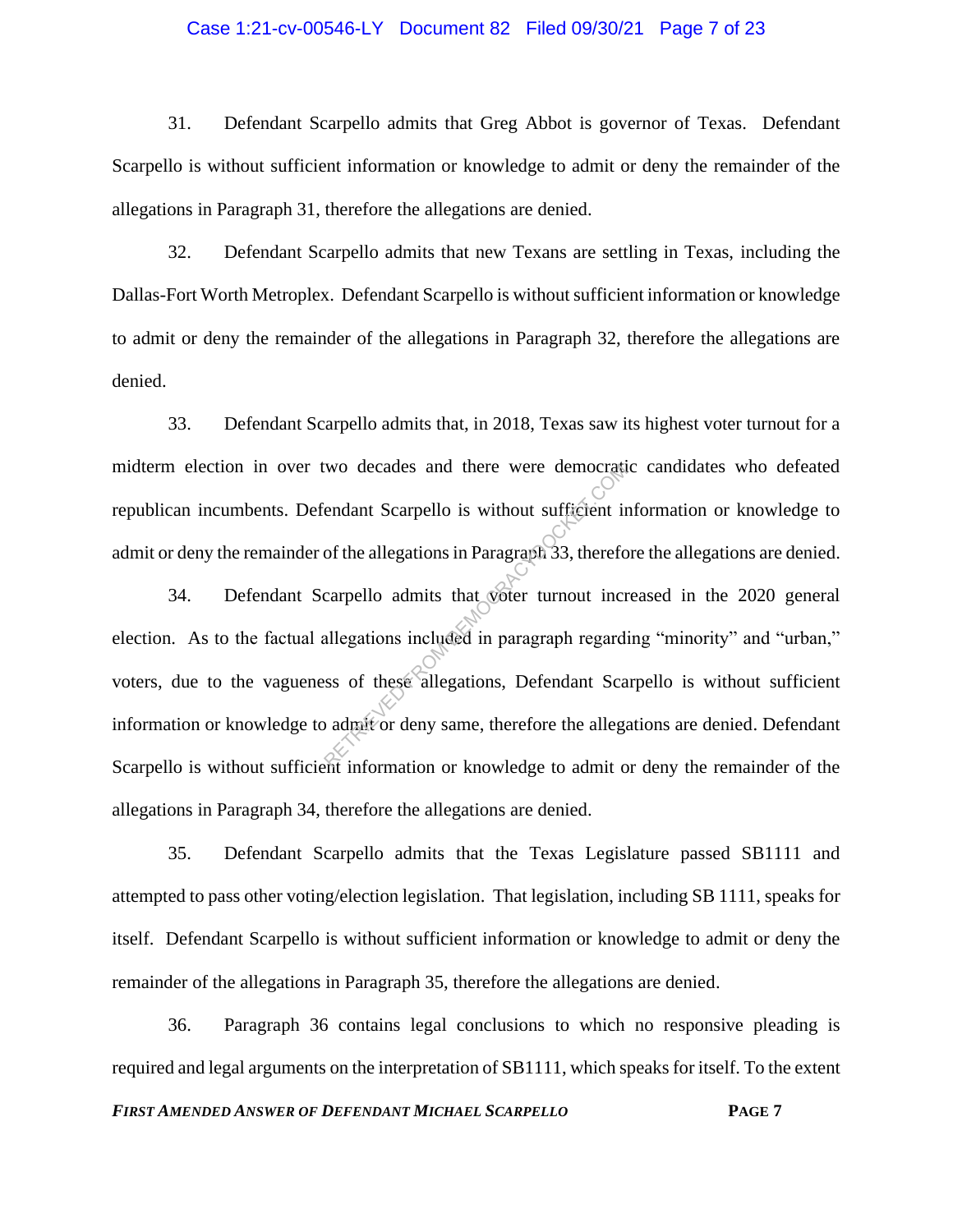## Case 1:21-cv-00546-LY Document 82 Filed 09/30/21 Page 8 of 23

that Paragraph 36 contains factual allegations to which a responsive pleading is required, Defendant Scarpello is without sufficient information or knowledge to admit or deny, therefore the allegations are denied.

37. Paragraph 37 contains legal conclusions to which no responsive pleading is required and legal argument on the interpretation of SB1111, which speaks for itself. To the extent that Paragraph 37 contains factual allegations to which a responsive pleading is required, Defendant Scarpello is without sufficient information or knowledge to admit or deny, therefore the allegations are denied.

38. Defendant Scarpello is without sufficient information or knowledge to admit or deny the allegations in Paragraph 38, therefore the allegations are denied.

39. Paragraph 39 contains legal conclusions to which no responsive pleading is required and legal arguments on the interpretation of SB1111, which speaks for itself. To the extent that Paragraph 39 misstates the law or contains factual allegations to which a responsive pleading is required, Defendant Scarpello is without sufficient information or knowledge to admit or deny, therefore the allegations are denied. Example 18 without sufficient information<br>graph 38, therefore the allegations are der<br>above to which<br>ts on the interpretation of SB1111, which<br>sstates the law of contains factual allegations<br>ant Scarpello is without suffic

40. Paragraph 40 contains legal conclusions and legal arguments on the interpretation of SB1111, which speaks for itself. To the extent that Paragraph 40 misstates the law or contains factual allegations to which a responsive pleading is required, Defendant Scarpello denies the allegations in Paragraph 37.

41. Paragraph 41 contains legal conclusions and legal arguments on statutory and constitutional provisions as to residency, which speak for themselves. To the extent that Paragraph 41 contains factual allegations to which a responsive pleading is required, Defendant Scarpello is without sufficient information or knowledge to admit or deny, therefore the allegations are denied.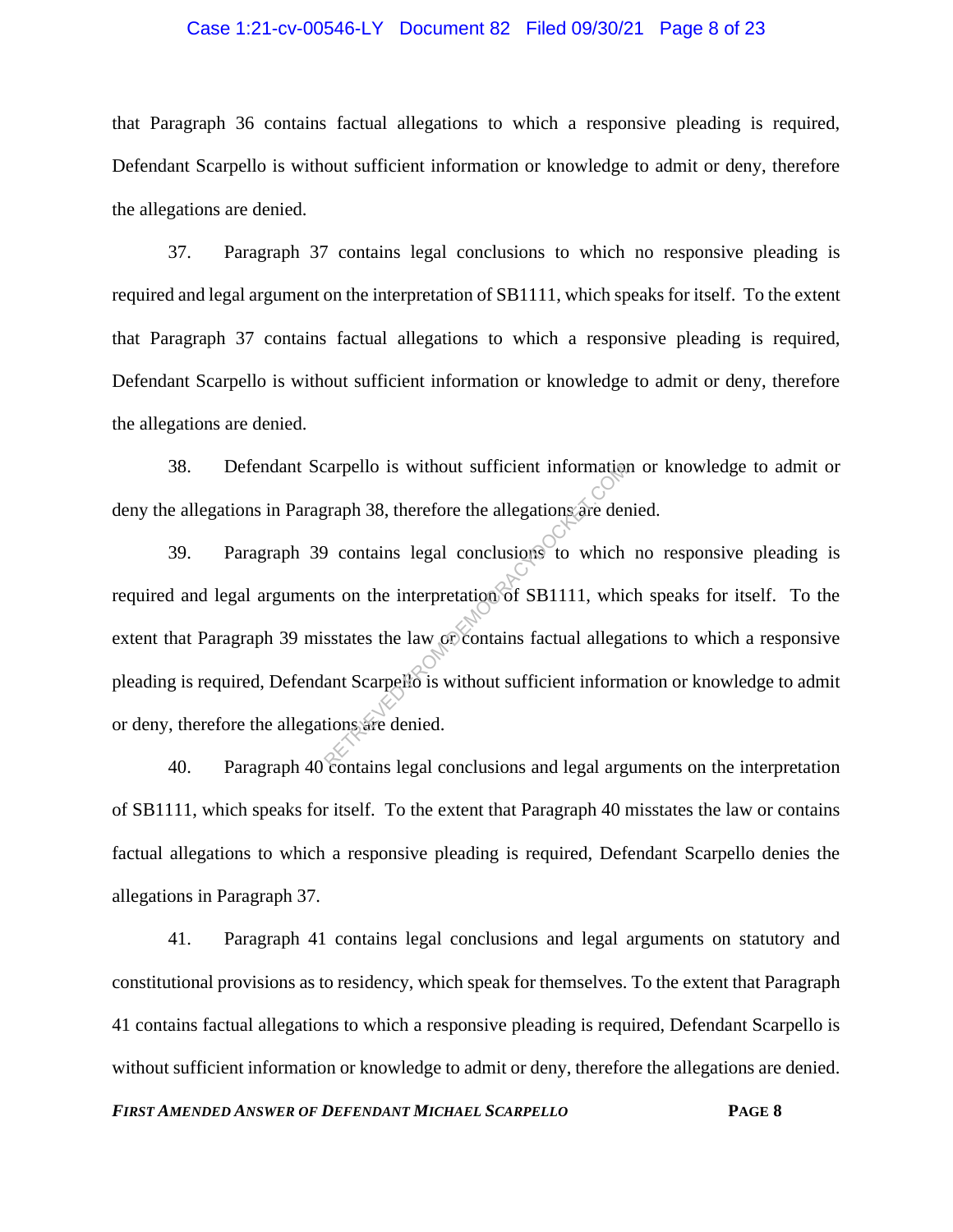## Case 1:21-cv-00546-LY Document 82 Filed 09/30/21 Page 9 of 23

42. Defendant Scarpello admits that Pete Sessions is a Republican congressman. Defendant Scarpello is without sufficient information or knowledge to admit or deny the remainder of the allegations in Paragraph 42, therefore the allegations are denied.

43. Paragraph 43 contains legal conclusions and legal arguments on the interpretation of SB1111, which speaks for itself. The allegations in Paragraph 43 are vague and general. To the extent that Paragraph 43 contains factual allegations to which a responsive pleading is required, Defendant Scarpello is without sufficient information or knowledge to admit or deny, therefore the allegations are denied.

44. Paragraph 44 contains legal conclusions to which no responsive pleading is required. The allegations in Paragraph 44 are vague and general. To the extent that Paragraph 44 contains factual allegations to which a responsive pleading is required, Defendant Scarpello is without sufficient information or knowledge to admit or deny, therefore the allegations are denied.

45. Paragraph 45 cites to provisions of SB1111, which speak for themselves. To the extent that Paragraph 44 contains factual allegations to which a responsive pleading is required, Defendant Scarpello is without sufficient information or knowledge to admit or deny, therefore the allegations are denied. Fragraph 44 are vague and general. To<br>Daragraph 44 are vague and general. To<br>to which a responsive pleading is required<br>in or knowledge to admit or deny, therefore<br>cites to provisions of SB1111, which sp<br>trains factual all

46. Paragraph 46 contains legal conclusions to which no responsive pleading is required and legal arguments on the interpretation of SB1111, which speaks for itself. The allegations in paragraph 46 are vague and general. To the extent that Paragraph 46 contains factual allegations to which a responsive pleading is required, Defendant Scarpello is without sufficient information or knowledge to admit or deny, therefore the allegations are denied.

47. Paragraph 47 contains legal conclusions to which no responsive pleading is required and legal arguments on the interpretation of SB1111 in relation to the Election Code,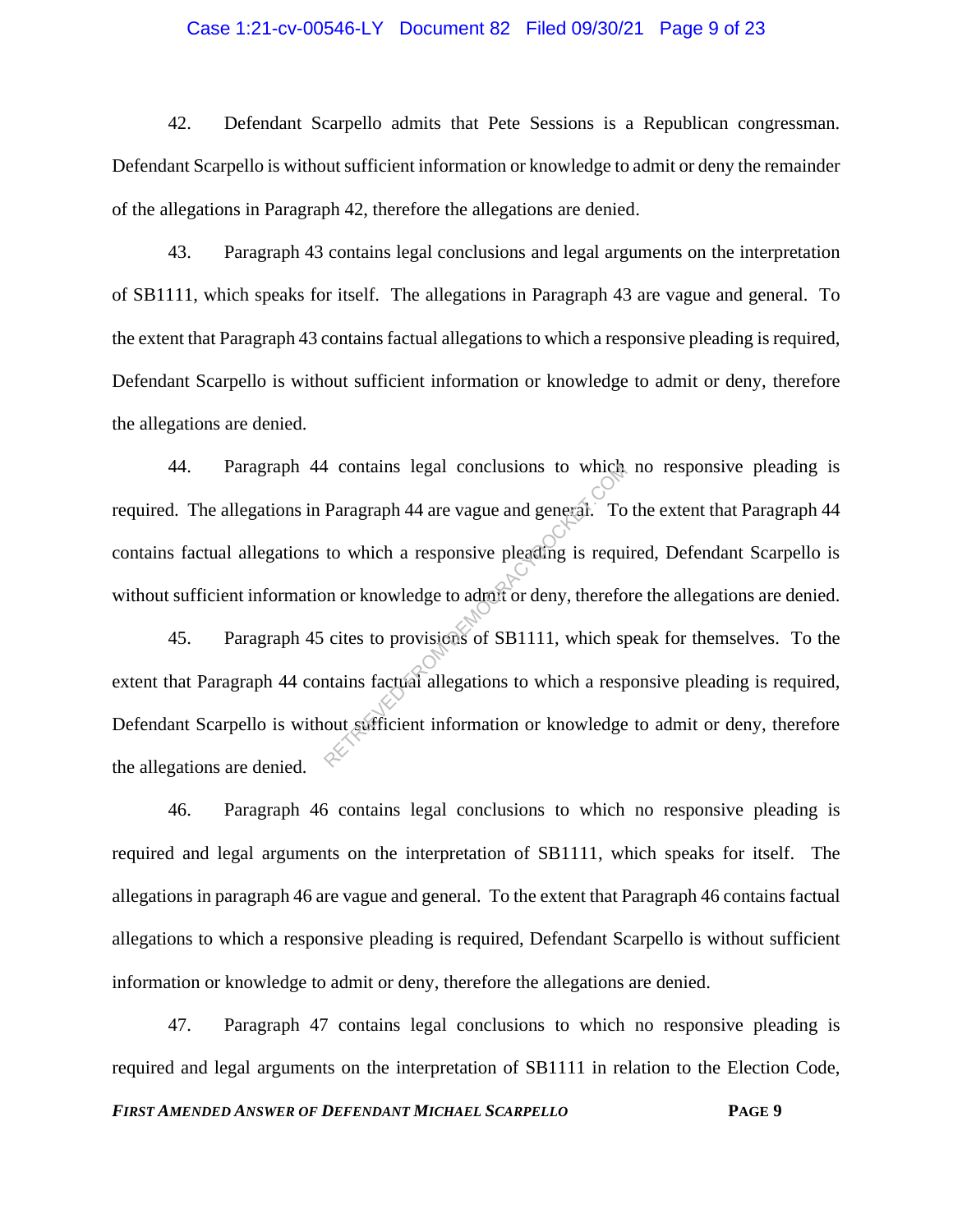## Case 1:21-cv-00546-LY Document 82 Filed 09/30/21 Page 10 of 23

which speaks for themselves. To the extent that Paragraph 47 contains factual allegations to which a responsive pleading is required, Defendant Scarpello is without sufficient information or knowledge to admit or deny, therefore the allegations are denied.

48. Paragraph 48 contains legal conclusions to which no responsive pleading is required and legal arguments on the interpretation of SB1111 in relation to the Election Code, which speaks for themselves. The allegations in Paragraph 48 are vague and general. To the extent that Paragraph 48 contains factual allegations to which a responsive pleading is required, Defendant Scarpello is without sufficient information or knowledge to admit or deny, therefore the allegations are denied.

49. Defendant Scarpello admits SB1111 addresses voter-identification requirements. Otherwise, Paragraph 49 contains legal conclusions and legal arguments on the interpretation of SB1111, which speaks for itself. To the extent that the remaining allegations in Paragraph 49 contains factual allegations to which a responsive pleading is required, Defendant Scarpello is without sufficient information or knowledge to admit or deny, therefore the allegations are denied. Example admits SB1111 addresses voter-<br>
Intains legal conclusions and legal argum<br>
itself. To the extent that the remaining<br>
to which a responsive pleading is required<br>
on or knowledge to admit or deny, therefore of spatia

50. Paragraph 50 contains legal conclusions to which no responsive pleading is required and legal arguments on the interpretation of SB1111, which speaks for itself. To the extent that the remaining allegations in Paragraph 50 contains factual allegations to which a responsive pleading is required, Defendant Scarpello is without sufficient information or knowledge to admit or deny, therefore the allegations are denied.

51. Paragraph 51 contains legal conclusions to which no responsive pleading is required and legal arguments on the interpretation of SB1111, which speaks for itself. To the extent that the remaining allegations in Paragraph 51 contains factual allegations to which a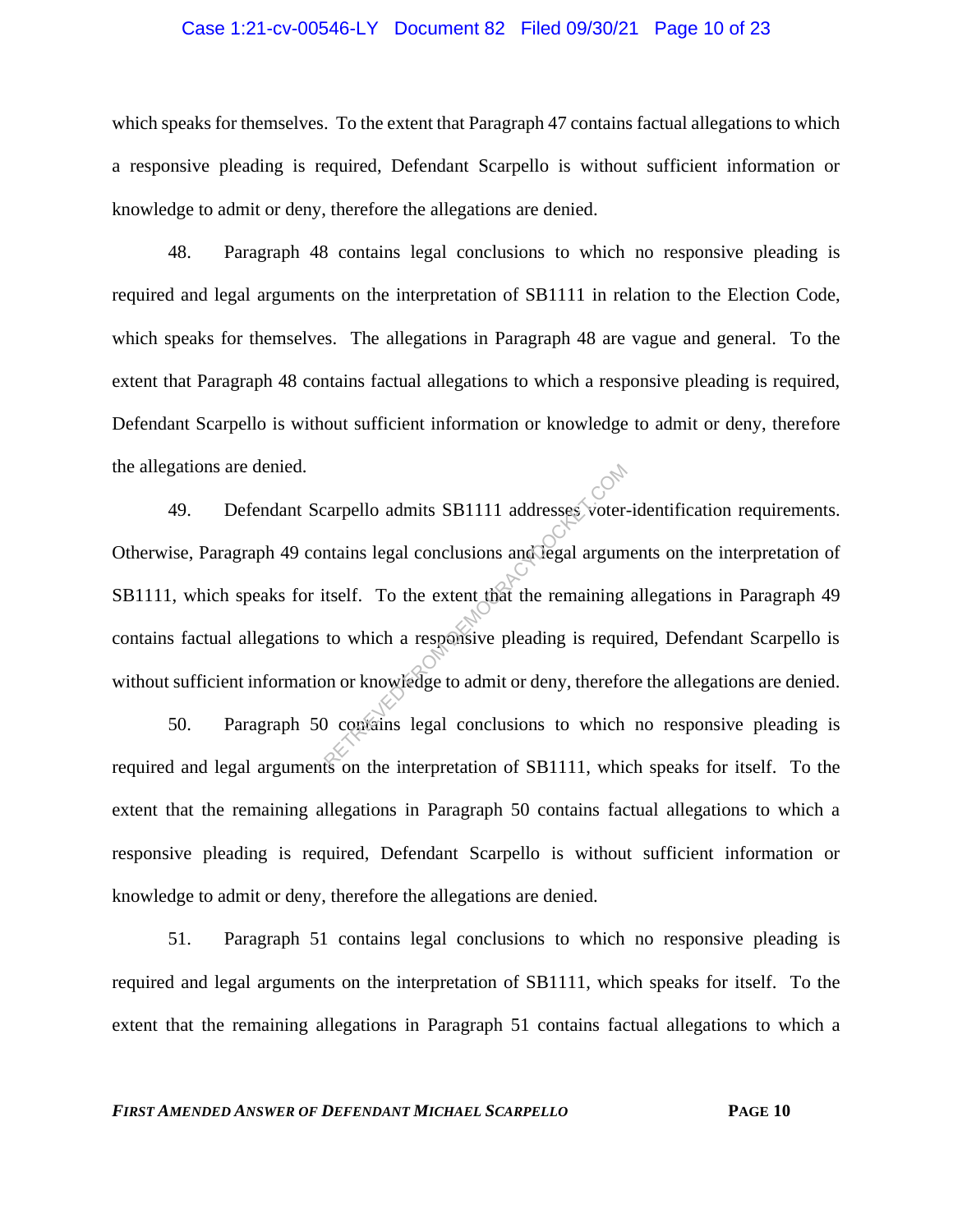## Case 1:21-cv-00546-LY Document 82 Filed 09/30/21 Page 11 of 23

responsive pleading is required, Defendant Scarpello is without sufficient information or knowledge to admit or deny, therefore the allegations are denied.

#### **CLAIMS FOR RELIEF**

## **COUNT I U.S. Const. Amend. I, XIV; 42 U.S.C. § 1983 Undue Burden on the Rights to Free Speech and Expression**

52. With regard to Paragraph 52, Defendant Scarpello repeats and reaffirms its answers to each and every allegation contained in the paragraphs above and incorporate the same herein as though fully set forth herein.

53. Paragraph 53 cites case law, which speak for themselves.

54. Paragraph 54 cites case law, which speaks for itself.

55. Paragraph 55 contains legal conclusions to which no responsive pleading is required and legal arguments on the interpretation of SB1111, which speaks for itself. The allegations in Paragraph 55 are vague and general. To the extent that the remaining allegations in Paragraph 55 contains factual allegations to which a responsive pleading is required, Defendant Scarpello denies that he violated the free speech guarantees under the Constitution. Defendant Scarpello is without sufficient information or knowledge to admit or deny, therefore the allegations are denied. cites case law, which speak for themselved its cites case law, which speaks for itself.<br>
Solutions and conclusions to which that on the interpretation of SB1111, where vague and general. To the extent that all allegations

56. Paragraph 56 contains legal conclusions to which no responsive pleading is required and legal arguments on the interpretation of SB1111, which speaks for itself Paragraph 56 cites to case law, which speaks for itself. To the extent that the remaining allegations in Paragraph 56 contains factual allegations to which a responsive pleading is required, Defendant Scarpello is without sufficient information or knowledge to admit or deny, therefore the allegations are denied.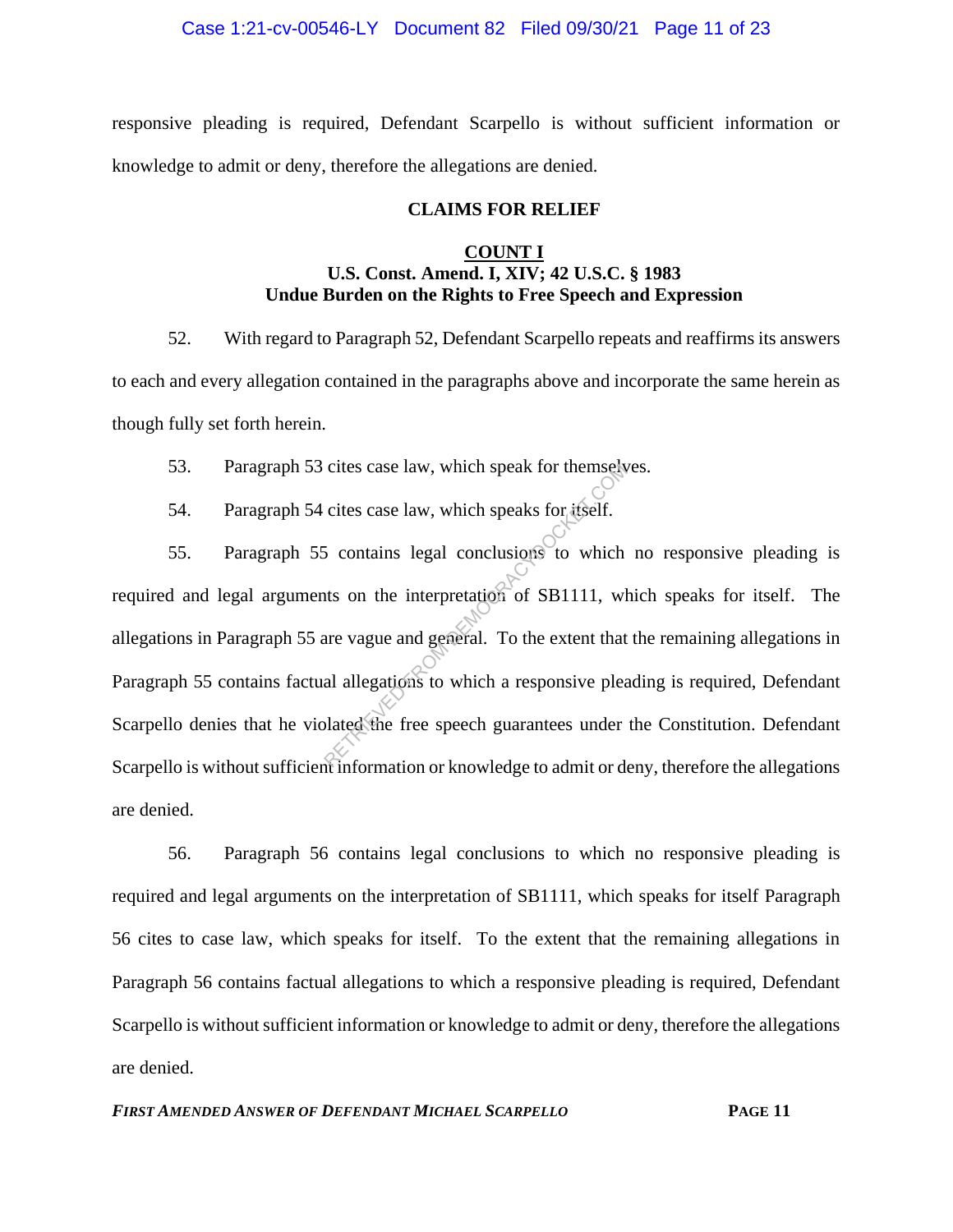## Case 1:21-cv-00546-LY Document 82 Filed 09/30/21 Page 12 of 23

57. Paragraph 57 contains legal conclusions to which no responsive pleading is required, and contains legal arguments on the interpretation of SB 1111 and citations to case law, which speaks for themselves. To the extent that the remaining allegations in Paragraph 57 contains factual allegations to which a responsive pleading is required, Defendant Scarpello is without sufficient information or knowledge to admit or deny, therefore the allegations are denied.

58. Paragraph 58 contains legal conclusions to which no responsive pleading is required and legal arguments on the interpretation of SB1111, which speaks for itself. To the extent that the remaining allegations in Paragraph 58 contains factual allegations to which a responsive pleading is required, Defendant Scarpello is without sufficient information or knowledge to admit or deny, therefore the allegations are denied.

59. Paragraph 59 contains legal conclusions to which no responsive pleading is required, and contains legal arguments on the interpretation of SB1111 and citations to case law, which speaks for themselves. To the extent that the remaining allegations in Paragraph 59 contains factual allegations to which a responsive pleading is required, Defendant Scarpello is without sufficient information or knowledge to admit or deny, therefore the allegations are denied. ant Scarpello is without sufficient informations are denied.<br>
a conclusions to which arguments on the interpretation of SB11<br>
To the extent that the remaining allegation<br>
a responsive pleading is required, Def<br>
by a respon

60. Paragraph 60 contains legal conclusions to which no responsive pleading is required and legal arguments on the interpretation of SB1111, which speaks for itself. To the extent that the remaining allegations in Paragraph 60 contains factual allegations to which a responsive pleading is required, Defendant Scarpello is without sufficient information or knowledge to admit or deny, therefore the allegations are denied.

61. Paragraph 61 contains legal conclusions to which no responsive pleading is required and legal arguments on the interpretation of SB1111, which speaks for itself. To the extent that the remaining allegations in Paragraph 61 contains factual allegations to which a responsive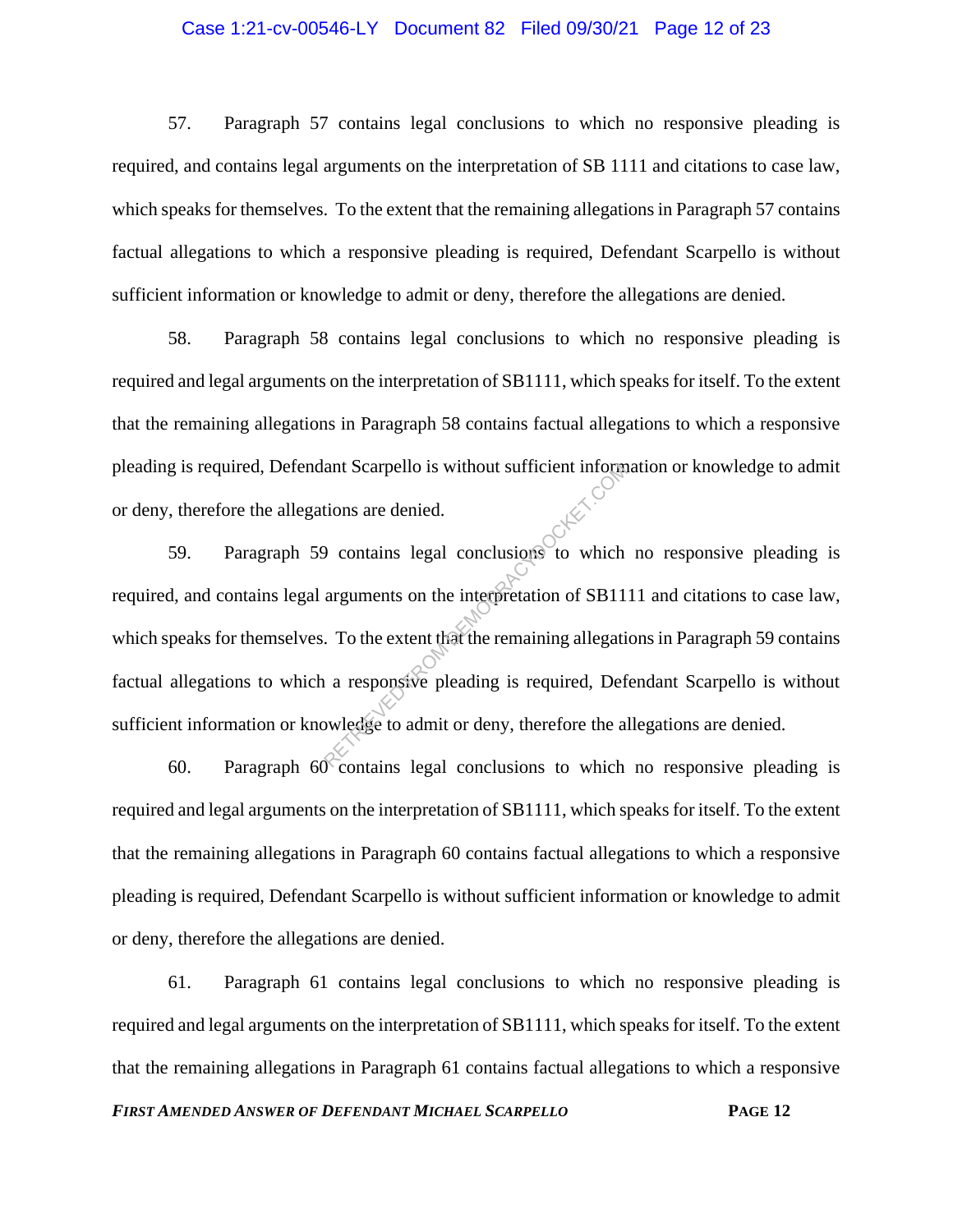#### Case 1:21-cv-00546-LY Document 82 Filed 09/30/21 Page 13 of 23

pleading is required, Defendant Scarpello is without sufficient information or knowledge to admit or deny, therefore the allegations are denied.

62. Paragraph 62 contains legal conclusions to which no responsive pleading is required, and contains legal arguments on the interpretation of SB1111, as well as references to case law and the Election Code, which speaks for themselves. To the extent that the remaining allegations in Paragraph 62 contains factual allegations to which a responsive pleading is required, Defendant Scarpello is without sufficient information or knowledge to admit or deny, therefore the allegations are denied.

63. Paragraph 63 contains legal conclusions to which no responsive pleading is required, and contains legal arguments on the interpretation of SB1111 and citations from case law, which speaks for themselves. To the extent that the remaining allegations in Paragraph 63 contains factual allegations to which a responsive pleading is required, Defendant Scarpello is without sufficient information or knowledge to admit or deny, therefore the allegations are denied. From the interpretation of SB1<br>selves. To the extent that the remaining<br>to which a responsive pleading is required<br>in or knowledge to admit or deny, therefore<br>at contains degal conclusions to which<br>is on the interpretation

64. Paragraph 64 contains legal conclusions to which no responsive pleading is required and legal arguments on the interpretation of SB1111, which speaks for itself. To the extent that the remaining allegations in Paragraph 64 contains factual allegations to which a responsive pleading is required, Defendant Scarpello denies that he has violated the First Amendment guarantees of free speech and expression. Defendant Scarpello is without sufficient information or knowledge to admit or deny, therefore the allegations are denied.

# **COUNT II U.S. Const. Amend. I, XIV; 42 U.S.C. § 1983 Undue Burden on the Right to Vote**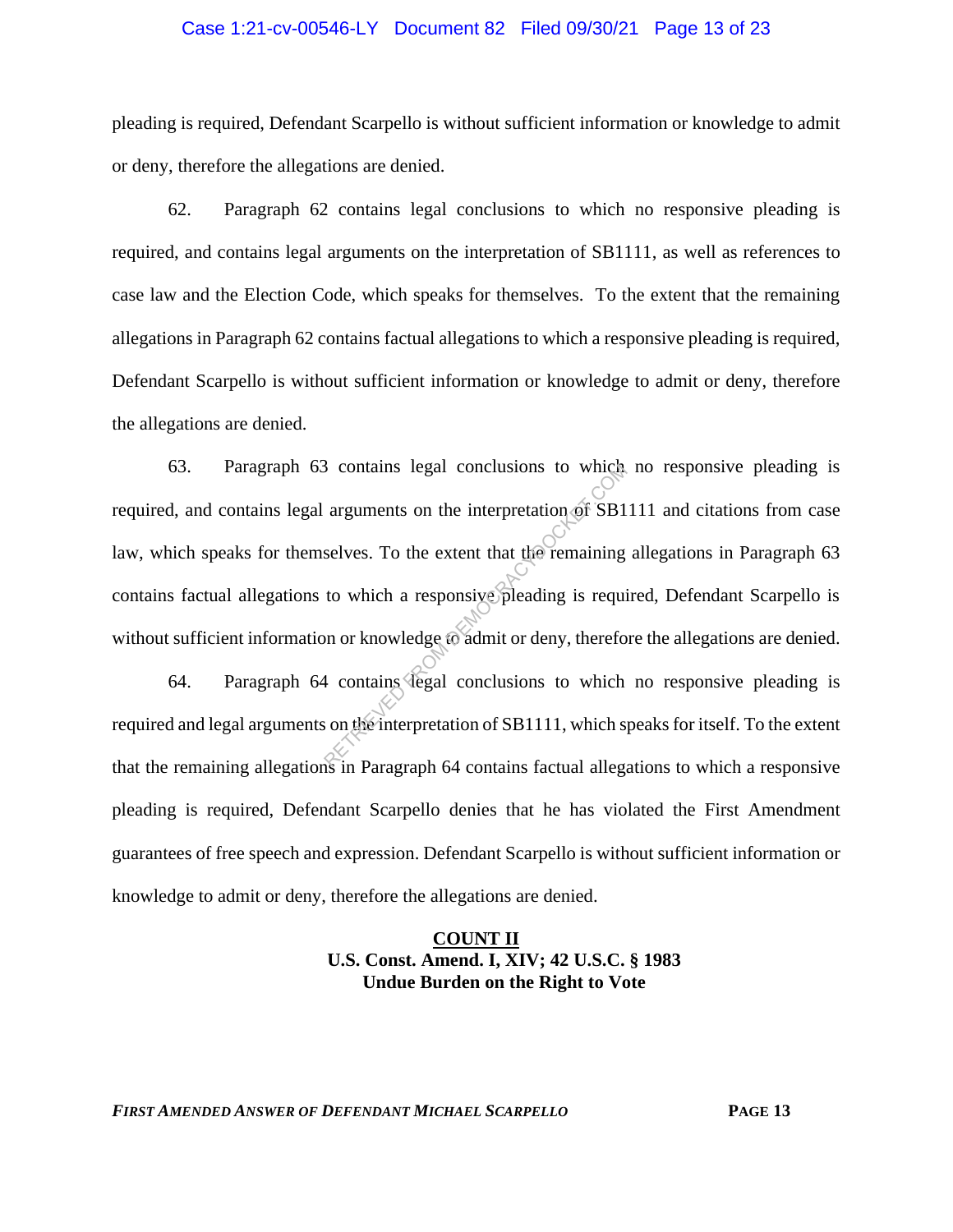#### Case 1:21-cv-00546-LY Document 82 Filed 09/30/21 Page 14 of 23

65. With regard to Paragraph 65, Defendant Scarpello repeats and reaffirms its answers to each and every allegation contained in the paragraphs above and incorporate the same herein as though fully set forth herein.

66. Paragraph 66 cites to the First and Fourteenth Amendments to the U.S. Constitution, which speak for themselves.

67. Paragraph 65 cites case law, which speak for itself.

68. Paragraph 66 cites case law, which speak for itself.

69. Paragraph 69 contains legal conclusions to which no responsive pleading is required and legal arguments on the interpretation of SB1111, which speaks for itself. To the extent that the remaining allegations in Paragraph 69 contains factual allegations to which a responsive pleading is required, Defendant Scarpello is without sufficient information or knowledge to admit or deny, therefore the allegations are denied. FROM DEMONSTRATION OF SETTLE SIGNAL STRATEGIES AND RETRIEVED AS A CONTROLL SIGNAL SURVEY CONTROLL SO THE SERVED OF SAMPLE STRATEGIPH TO CONTROLL STRATEGIPH TO CONTROLL STRATEGIPH TO CONTROLL STRATEGIPH TO CONTROLL STRATEGI

70. Paragraph 70 contains legal conclusions to which no responsive pleading is required and legal arguments on the interpretation of SB1111, which speaks for itself. To the extent that the remaining allegations in Paragraph 70 contains factual allegations to which a responsive pleading is required, Defendant Scarpello is without sufficient information or knowledge to admit or deny, therefore the allegations are denied.

71. Paragraph 71 contains legal conclusions to which no responsive pleading is required and legal arguments on the interpretation of SB1111, which speaks for itself. To the extent that the remaining allegations in Paragraph 71 contains factual allegations to which a responsive pleading is required, Defendant Scarpello is without sufficient information or knowledge to admit or deny, therefore the allegations are denied.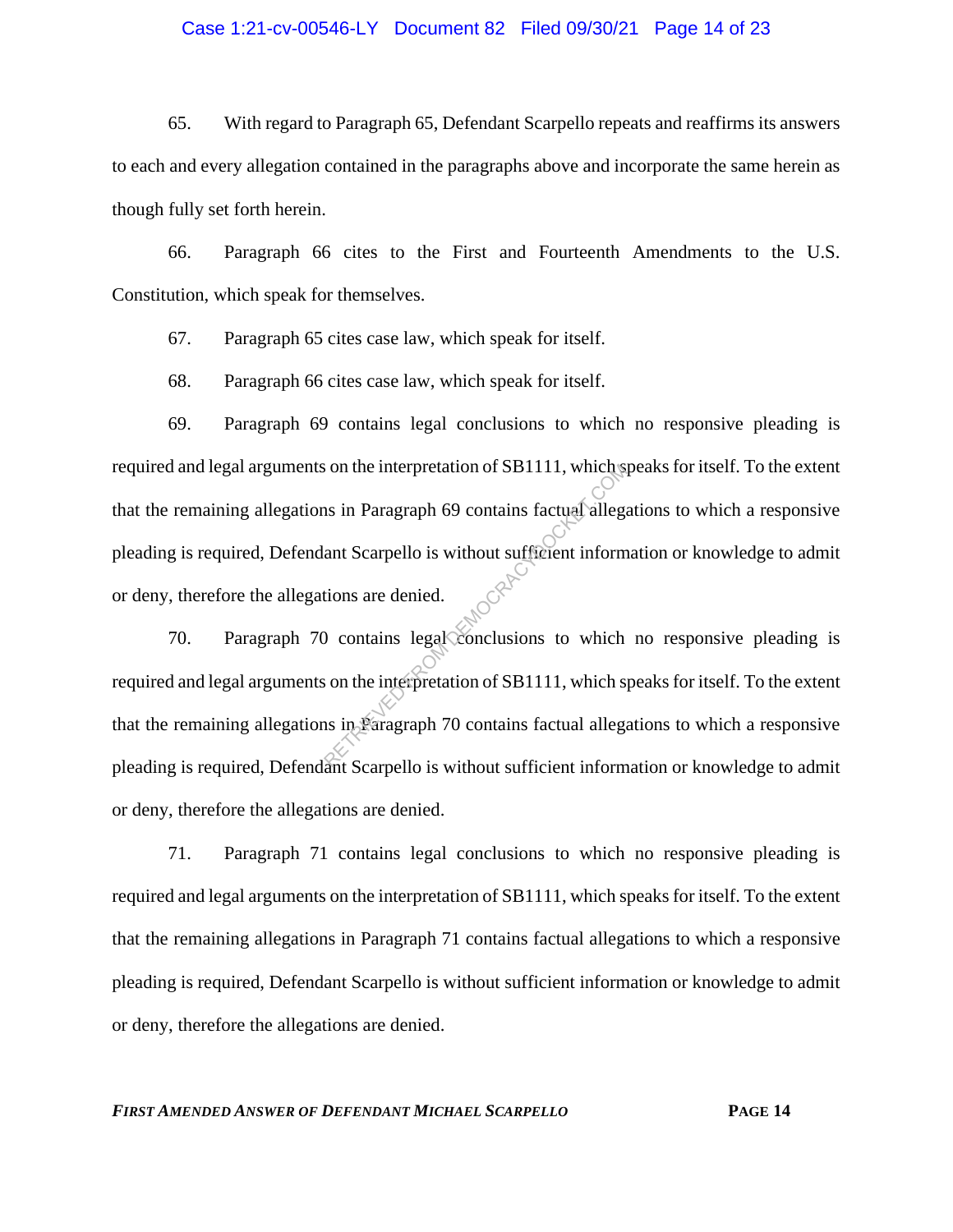## Case 1:21-cv-00546-LY Document 82 Filed 09/30/21 Page 15 of 23

72. Paragraph 72 cites to case law, which speaks for itself, and contains legal argument interpreting that case law, to which no response is required. To the extent that the remaining allegations in Paragraph 72 contains factual allegations to which a responsive pleading is required, Defendant Scarpello is without sufficient information or knowledge to admit or deny, therefore the allegations are denied.

73. Paragraph 73 contains legal conclusions to which no responsive pleading is required and legal arguments on the interpretation of SB1111, which speaks for itself. To the extent that the remaining allegations in Paragraph 73 contains factual allegations to which a responsive pleading is required, Defendant Scarpello is without sufficient information or knowledge to admit or deny, therefore the allegations are denied.

# **COUNT III U.S. Const. Amend. XXVI; 42 U.S.C. § 1983 Denial or Abridgement of the Right to Vote on Account of Age Against All Defendants**

74. With regard to Paragraph 74, Defendant Scarpello repeats and reaffirms its answers to each and every allegation contained in the paragraphs above and incorporate the same herein as though fully set forth herein.  $\mathcal{L}$ ant Scarpello is without sufficient inform<br>tions are denied.<br>S. Const. Amend. XXVI: 42 U.S.C. § 19<br>bridgement of the Right to Vote on Acc<br>Against All Defendants<br>o Paragraph 74, Defendant Scarpello repe<br>contained in the par

75. Paragraph 75 cites to case law and Constitutional provisions, which speak for themselves.

76. Paragraph 76 cites to case law and Constitutional provisions, which speak for themselves.

77. Paragraph 77 cites to case law and Constitutional provisions, which speak for themselves.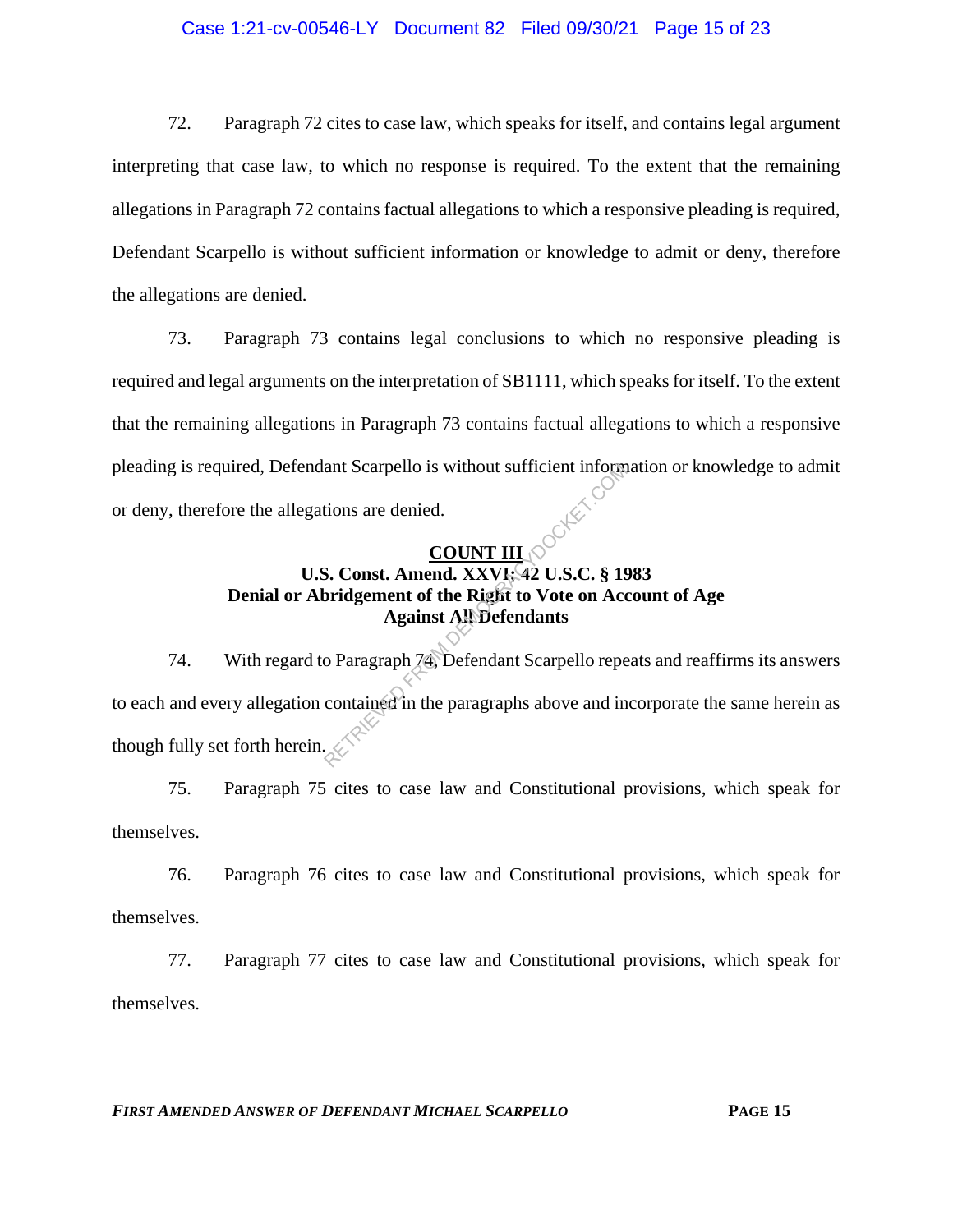## Case 1:21-cv-00546-LY Document 82 Filed 09/30/21 Page 16 of 23

78. Paragraph 78 contains legal conclusions to which no responsive pleading is required and legal arguments on the interpretation of SB1111, which speaks for itself. To the extent that the remaining allegations in Paragraph 78 contains factual allegations to which a responsive pleading is required, Defendant Scarpello denies that he has violated the Twenty-Sixth Amendment. Defendant Scarpello is without sufficient information or knowledge to admit or deny, therefore the allegations are denied.

79. Defendant Scarpello denies the allegations, if any, contained in the Prayer section of the Complaint and denies that Plaintiff is entitled to the relief requested, including declaratory or injunctive relief relative to Defendant Scarpello, and denies that Plaintiff may recover any costs, disbursements, and reasonable attorney's fees from Defendant Scarpello.

# **DEFENSES AND AFFIRMATIVE DEFENSES**

80. By pleading the following Defenses or Affirmative Defenses, Defendant does not concede that each of the matters covered by the numbered defenses is to be proven by Defendant, and Defendant reserves its position that Plaintiffs retain the burden of proof on all matters necessary to prove the claims asserted in the Complaint and to establish their alleged damages. Detendant Scarpello, and denies that Pia<br>
le attorney's fees from Defendant Scarpe<br>
DEFENSES AND AFFIRMATIVE DEI<br>
the following Defenses or Affirmative D<br>
ters covered by the numbered defenses is<br>
position that Plaintiffs

#### **FIRST DEFENSE**

81. The Complaint, in whole or in part, fails to state a claim upon which relief can be granted as to Defendant Scarpello.

#### **SECOND DEFENSE**

82. Defendant Scarpello at all times acted in accordance with the United States Constitution and the laws of the State of Texas and in good faith.

#### **THIRD DEFENSE**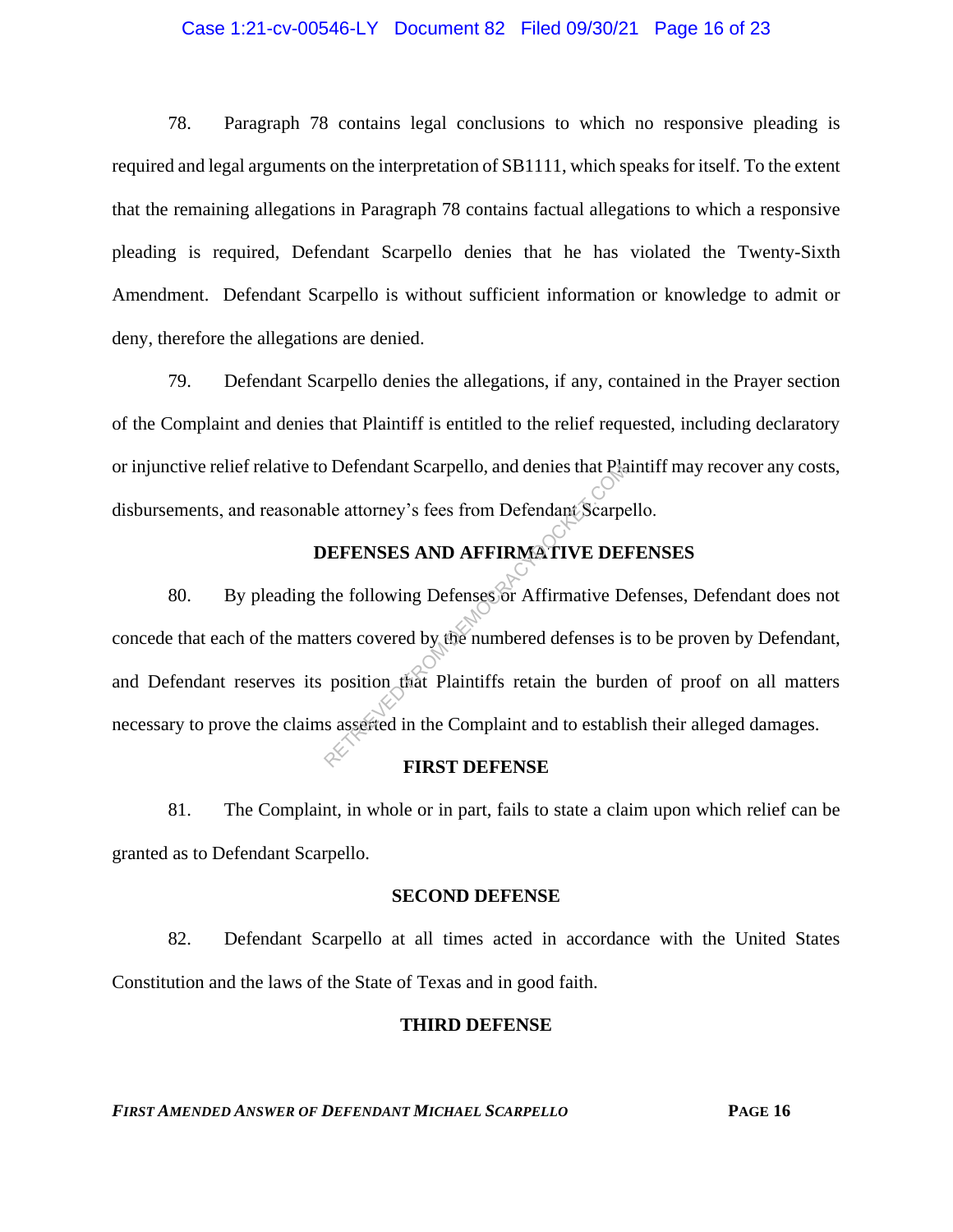83. Plaintiffs Section 1983 claims are barred to the extent that Defendant Scarpello is not a policymaker as to SB111. Defendant Scarpello is not empowered or authorized to change Texas law passed by the Legislature and signed by the Governor. Defendant Scarpello also is not afforded discretion in enforcement of the requirements under SB111.

## **FOURTH DEFENSE**

84. Plaintiffs' claims are barred in whole or in part by sovereign immunity, including 11th amendment immunity to the extent that Defendant Scarpello is enforcing/applying state law, SB1111.

#### **FIFTH DEFENSE**

85. Plaintiffs' claims against Defendant Scarpello are barred to the extent that he has no power to redress Plaintiffs' injuries. FIFTH DEFENSE<br>
ims against Defendant Scarpello are bar<br>
SIXTH DEFENSE<br>
that Plaintiffs have not sustained any injuries.<br>
Than Scarpello, they should be barred from<br>
eserve the right to raise additional defense

# **SIXTH DEFENSE**

28. To the extent that Plaintiffs have not sustained any injury or damage as a result of any actions taken by Defendant Scarpello, they should be barred from recovering against him.

29. Defendants reserve the right to raise additional defenses and affirmative defenses to the claims alleged against them as the development of the factual circumstances in this case may warrant.

## **JURY DEMAND**

30. Defendant Scarpello hereby demands a trial by jury on all triable issues. Fed. R. Civ. P. 38(b); Fed. R. Civ. P.  $81(c)(3)(b)$ .

#### **PRAYER**

WHEREFORE, PREMISES CONSIDERED, Defendant Scarpello prays that the Court will dismiss this suit with prejudice as to Defendant Scarpello, that Plaintiff take nothing by this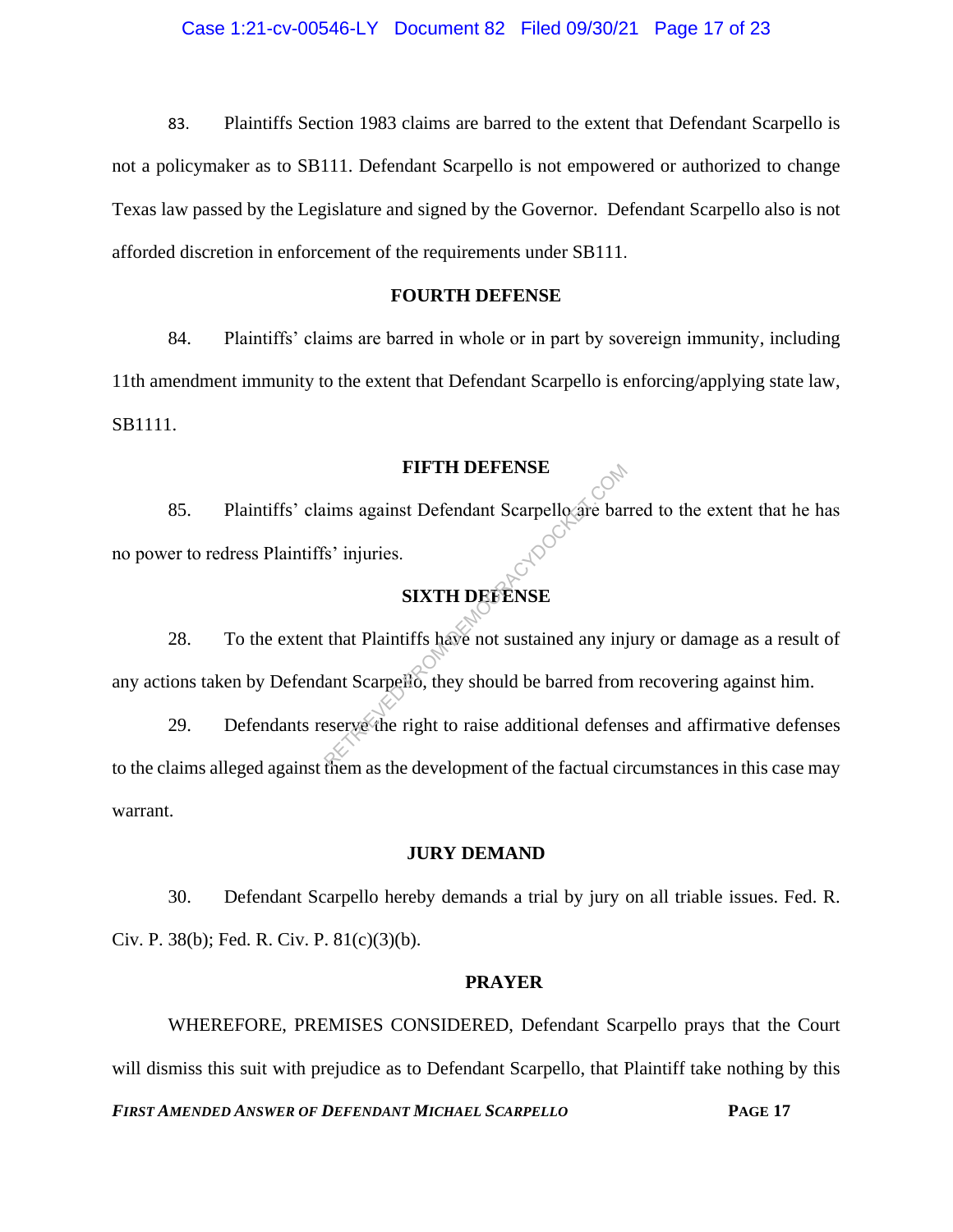action against him, that he recover his costs including a reasonable attorney's fee herein, and any

other relief to which he may be justly entitled under the law.

Respectfully submitted,

# **JOHN CREUZOT DISTRICT ATTORNEY**

/s/ Barbara S. Nicholas BARBARA S. NICHOLAS ASSISTANT DISTRICT ATTORNEY TEXAS BAR NO. 24032785 Barbara.nicholas@dallascounty.org

EARL S. NESBITT ASSISTANT DISTRICT ATTORNEY TEXAS BAR NO. 14916900 earl.nesbitt@dallascounty.org

CIVIL DIVISION Dallas County Administration Building 411 Elm Street, 5<sup>th</sup> Floor Dallas, TX 75202 (214) 653-7358 (214) 653-6134 (FAX) ASSISTANT DISTRICT AT<br>
TEXAS BAR NO. 149169<br>
earl.nesbitt@dallascoun<br>
CIVIL DIVISION<br>
Dallas County Administ<br>
411 Elm Street, 5<sup>th</sup> Floo<br>
Dallas, TX 75202<br>
(214) 653-7358<br>
(214) 653-6134 (FAX)<br>
ATTORNEYS FOR I<br>
SCARPELLO I

**ATTORNEYS FOR DEFENDANT MICHAEL SCARPELLO IN HIS OFFICIAL CAPACITY AS DALLAS COUNTY ELECTIONS ADMINISTRATOR** 

# **CERTIFICATE OF SERVICE**

I, the undersigned counsel, certify that I electronically transmitted the attached document to the Clerk of Court using the ECF System for filing on September 30, 2021. Based on the records currently on file, the Clerk of Court will transmit a Notice of Electronic Filing to the following ECF registrants:

Angelica Lien Leo aleo@cooley.com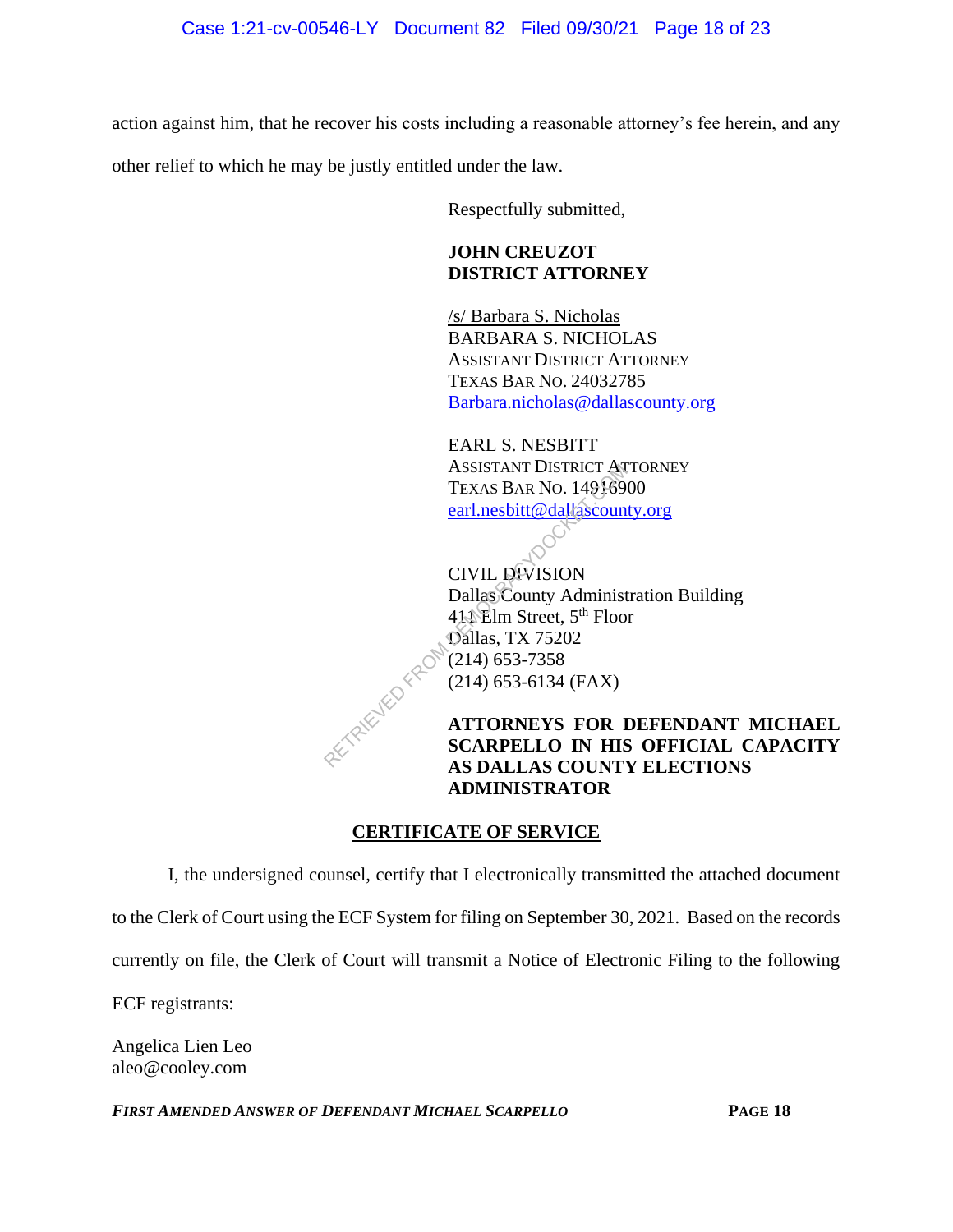Cooley LLP 3175 Hanover Street Palo Alto, CA 94304 *Attorney for Defendant Lisa Wise*

Beatriz Mejia mejiab@cooley.com Cooley LLP 3 Embarcadero Center 20th Floor San Francisco, CA 94111 *Attorney for Defendant Lisa Wise*

Cynthia W. Veidt cynthia.veidt@traviscountytx.gov Travis County Attorney's Office PO Box 1748 Austin, TX 78767 *Attorney for Defendant Bruce Elfant* FEN FROM DEMOCRACYDOCKET.COM

Jo Anne Bernal joanne.bernal@epcounty.com Office of the County Attorney El Paso County Bldg. 500 E. San Antonio St. Rm. 203 El Paso, TX 79901-2419 *Attorney for Defendant Lisa Wise*

John Edward Untereker juntereker@epcounty.com El Paso County Attorney's Office 500 E. San Antonio Rm. 503 El Paso, TX 79902 *Attorney for Defendant Lisa Wise*

John Russell Hardin johnhardin@perkinscoie.com Perkins Coie, LLP 500 N. Akard Street, Suite 3300 Dallas, TX 75201 *Attorney for Plaintiffs Texas State LULAC and Voto Latino*

Jonathan Patrick Hawley jhawley@perkinscoie.com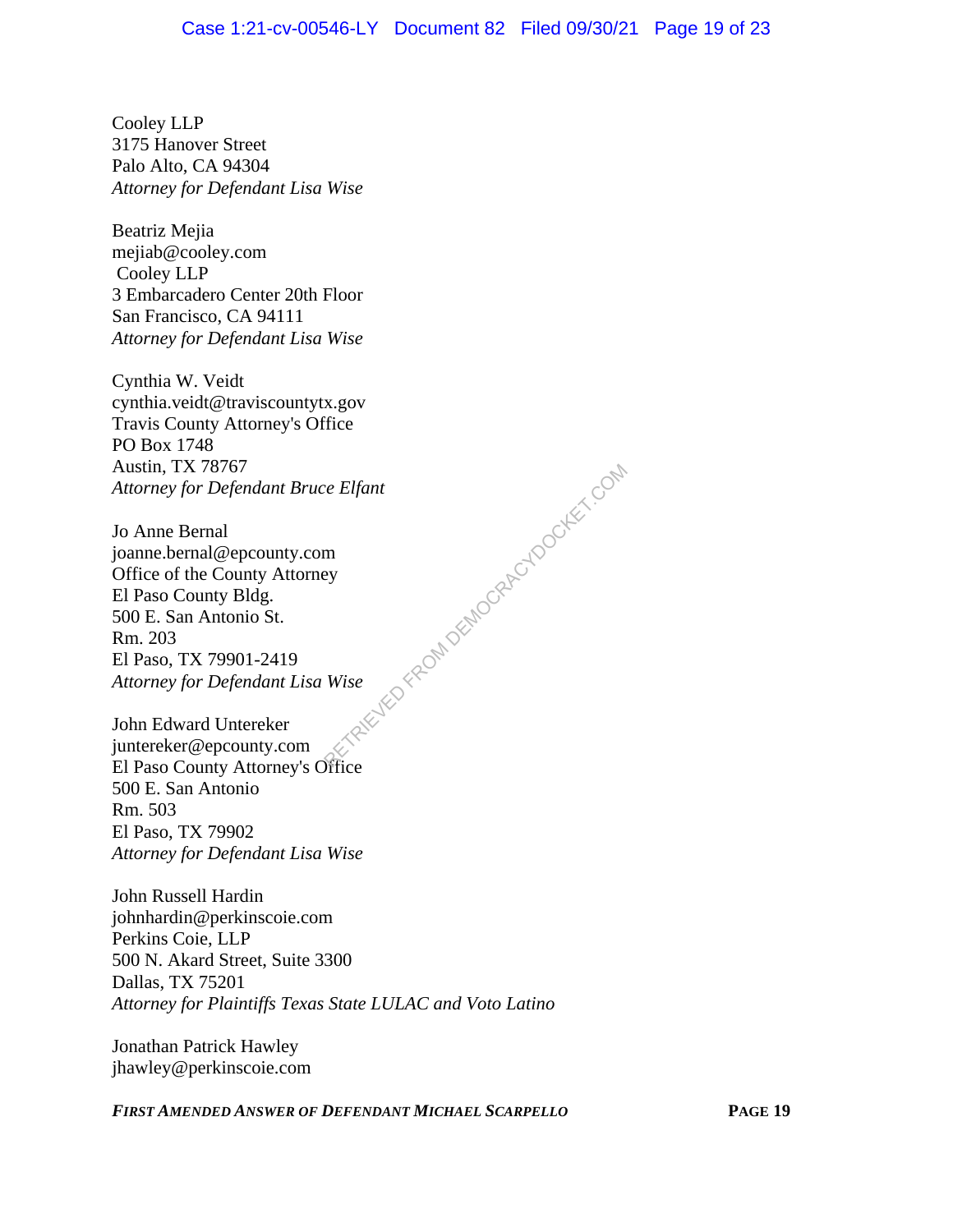Perkins Coie LLP 1201 Third Avenue, Suite 4900 Seattle, WA 98101 *Attorney for Plaintiffs Texas State LULAC and Voto Latino*

Joseph N. Posimato jposimato@perkinscoie.com Perkins Coie LLP 700 Thirteenth Street, N.W., Suite 800 Washington, DC 20005 *Attorney for Plaintiffs Texas State LULAC and Voto Latino*

Josephine L. Ramirez josephine.ramirez@da.co.hidalgo.tx.us Hidalgo County District Attorney's Office 100 E. Cano, First Floor Edinburg, TX 78539 *Attorney for Defendant Yvonne Ramon*

Kathleen Hartnett khartnett@cooley.com Cooley LLP 3 Embarcadero Center, 20th Floor San Francisco, CA 94111 *Attorney for Defendant Lisa Wise*

Kathryn E. Yukevich kyukevich@perkinscoie.com Perkins Coie LLP 700 Thirteenth Street, N.W., Suite 800 Washington, DC 20005 *Attorney for Plaintiffs Texas State LULAC and Voto Latino* FED FROM DEMOCRACYDOCKET.COM

Kelsey Spector kspector@cooley.conn Cooley LLP 3 Embarcadero Center 20th Floor San Francisco, CA 94111 *Attorney for Defendant Lisa Wise*

Leslie W. Dippel leslie.dippel@traviscountytx.gov Travis County Attorney's Office P.O. Box 1748 314 W. 11th Street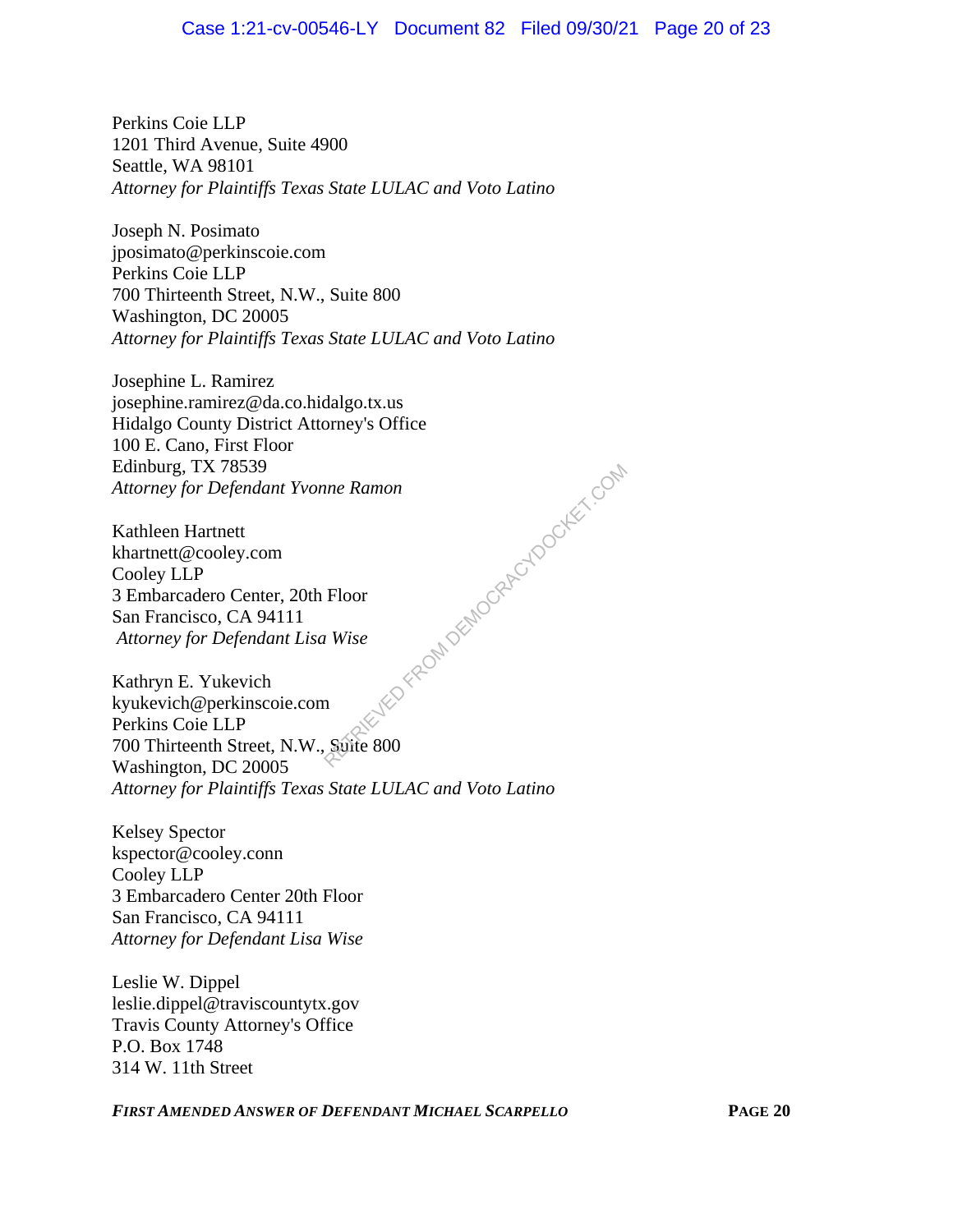Room 500 Austin, TX 78767 *Attorney for Defendant Bruce Elfant*

Luis Roberto Vera , Jr lrvlaw@sbcglobal.net Law Offices of Luis Roberto Vera &Associates, P.C. 111 Soledad Suite 1325 San Antonio, TX 78205-2260 *Attorney for Plaintiff Texas State LULAC*

Meaghan E. Mixon mmixon@perkinscoie.com Perkins Coie, LLP 700 Thirteenth Street, N.W. Suite 800 Washington, DC 20005-3960 *Attorney for Plaintiffs Texas State LULAC and Voto Latino* ElmockhockercyDocker.com

Orion Armon oarmon@cooley.com Cooley LLP 1144 15th Street Suite 2300 Denver, CO 80206 *Attorney for Defendant Lisa Wise*

Ranjana Natarajan ranjana@statesuniteddemocracy.org States United Democracy Center 1801 East 51st Street, Suite 365, #334 Austin, TX 78723 *Attorney for Defendant Lisa Wise*

Robert D. Green robert.green@bexar.org Bexar County District Attorney Civil Division 101 W. Nueva 7th Floor San Antonio, TX 78205 *Attorney for Defendant Jacquelyn Callanen*

Sameer Singh Birring sameer.birring@cao.hctx.net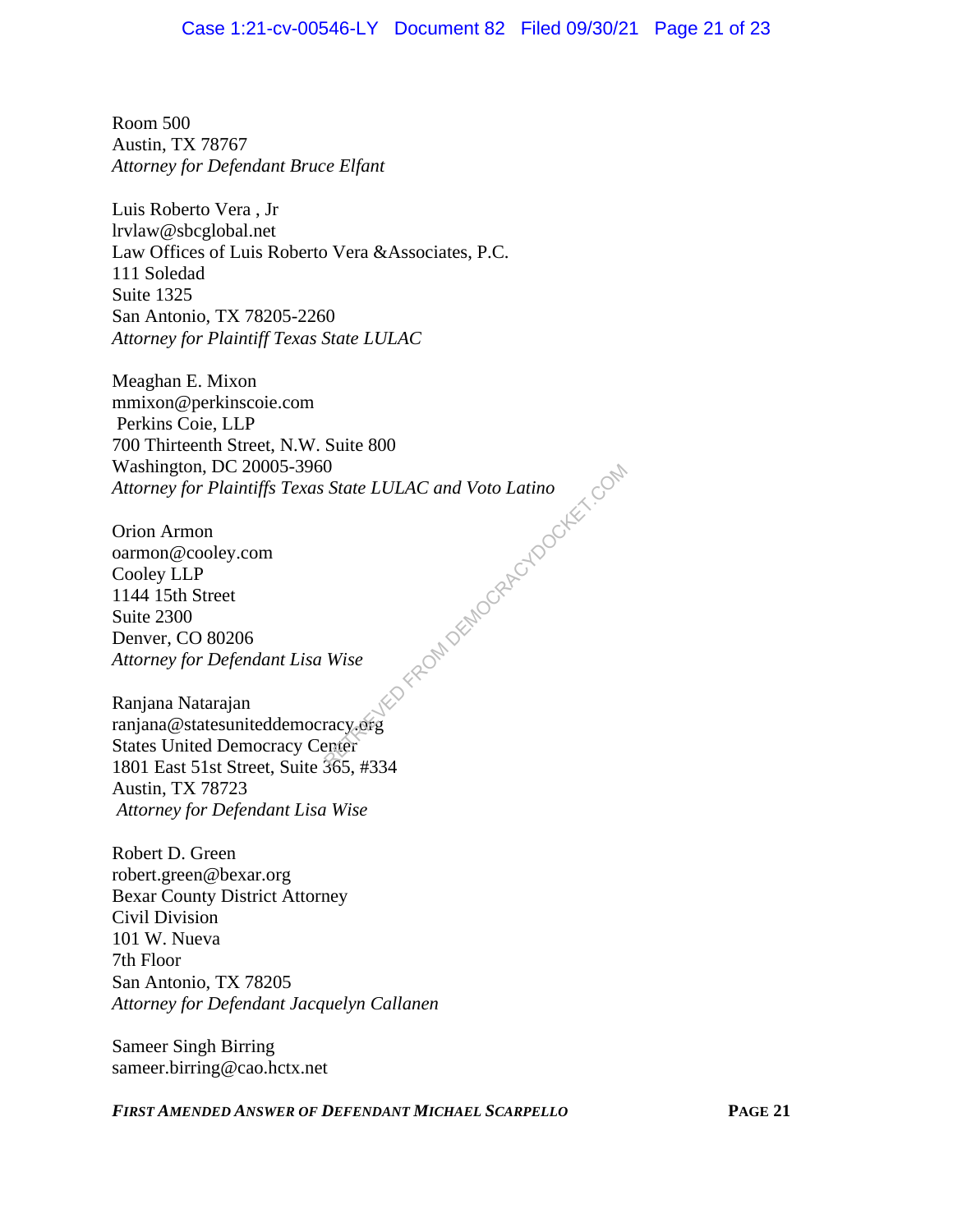## Case 1:21-cv-00546-LY Document 82 Filed 09/30/21 Page 22 of 23

Harris County Attorney's Office 1019 Congress 15th Floor Houston, TX 77002 *Attorney for Defendant Isabel Longoria*

Sharon Song song@cooley.com Cooley LLP 3 Embarcadero Center 20th Floor 415 693-2000, CA 94111 *Attorney for Defendant Lisa Wise*

Sherine Elizabeth Thomas sherine.thomas@traviscountytx.gov Assistant County Attorney Travis County, Texas P.O. Box 1748 Austin, TX 78767 *Attorney for Defendant Bruce Elfant*

Uzoma N. Nkwonta unkwonta@perkinscoie.com Perkins Coie LLP 700 Thirteenth Street, N.W., Suite 800 Washington, DC 20005 *Attorney for Plaintiffs Texas State LULAC and Voto Latino* RA DEMOCRACYDOCKET.COM

Eric A. Hudson eric.hudson@oag.texas.gov Office of the Attorney General P.O. Box 12548 (MC-009) Austin, Texas 78711-2548 *Attorney for Intervenor-Defendant Ken Paxton*

#### **Via U.S. First Class Mail:**

Danielle C. Pierre Coole LLP 3 Embarcadero Center, 20th Floor San Francisco, CA 94111 *Attorney for Defendant Lisa Wise*

/s/ Barbara Nicholas\_\_\_\_\_\_\_\_\_\_\_\_\_\_\_\_\_\_\_\_\_\_\_\_\_